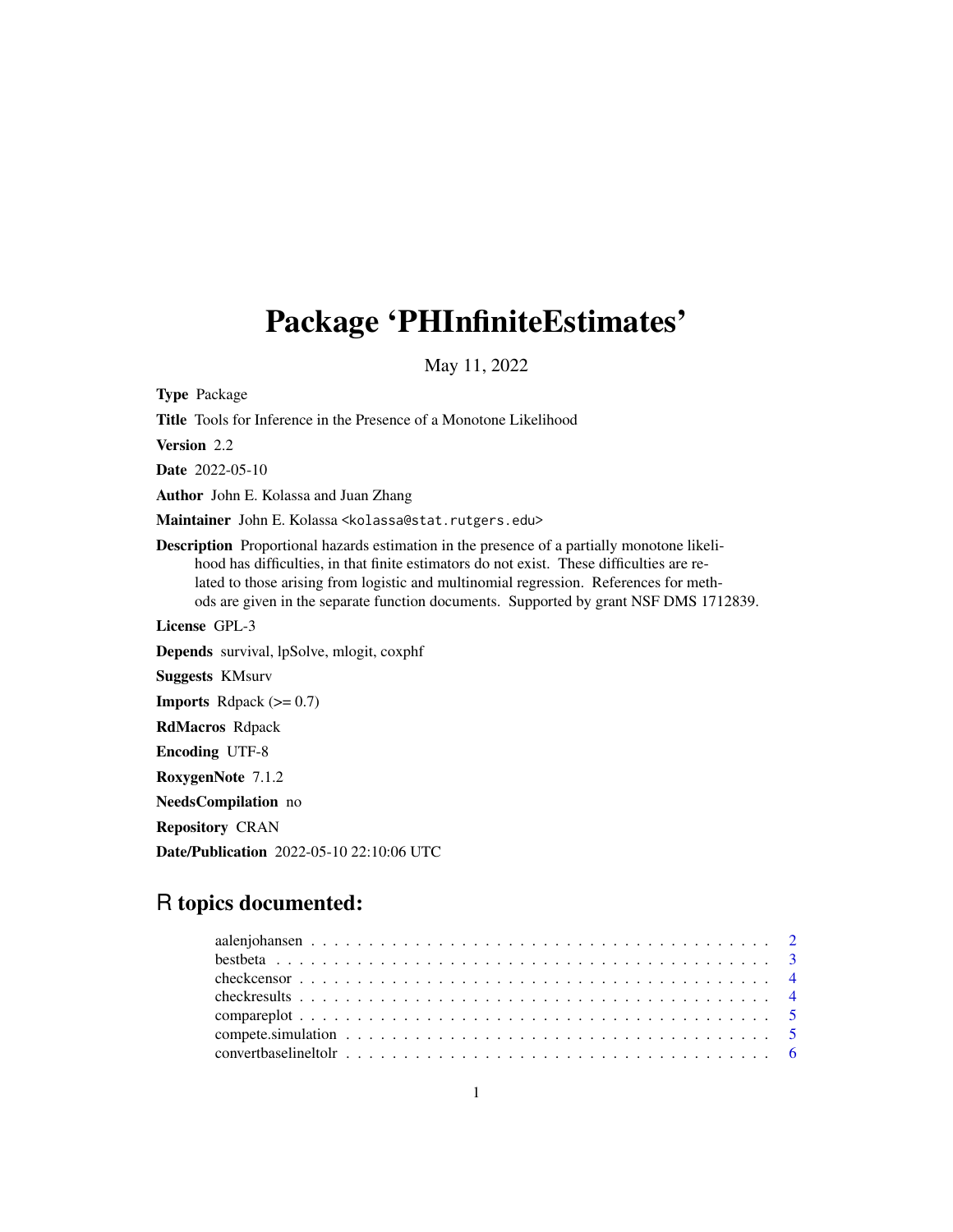<span id="page-1-0"></span>

|                                                                                                             | 8    |
|-------------------------------------------------------------------------------------------------------------|------|
|                                                                                                             | 9    |
|                                                                                                             | 10   |
|                                                                                                             | 11   |
|                                                                                                             | -11  |
| inference                                                                                                   | -12  |
|                                                                                                             | -14  |
|                                                                                                             | -15  |
|                                                                                                             | -16  |
| pllk                                                                                                        | -17  |
|                                                                                                             | -18  |
|                                                                                                             | - 19 |
| $simultaneous coverage \ldots \ldots \ldots \ldots \ldots \ldots \ldots \ldots \ldots \ldots \ldots \ldots$ | 21   |
|                                                                                                             | 21   |
|                                                                                                             | 22.  |
|                                                                                                             | -23  |
| voter.ml                                                                                                    | 23   |
|                                                                                                             |      |

#### **Index** [24](#page-23-0)

| aalenjohansen | Calculate the Aalen-Johansen (1978) estimate in the Competing    |
|---------------|------------------------------------------------------------------|
|               | risk context. See Aalen, Odd O., and Søren Johansen. "An         |
|               | Empirical Transition Matrix for Non-Homogeneous Markov Chains    |
|               | Based on Censored Observations." Scandinavian Journal of Statis- |
|               | tics 5, no. 3 (1978): 141-50. Accessed January 15, 2021.         |
|               | http://www.jstor.org/stable/4615704.                             |

## Description

Calculate the Aalen-Johansen (1978) estimate in the Competing risk context. See Aalen, Odd O., and Søren Johansen. "An Empirical Transition Matrix for Non-Homogeneous Markov Chains Based on Censored Observations." Scandinavian Journal of Statistics 5, no. 3 (1978): 141-50. Accessed January 15, 2021. http://www.jstor.org/stable/4615704.

## Usage

```
aalenjohansen(times, causes)
```
## Arguments

times Event times.

causes Causes, with 0 coded as censored, 1 as cause of interest, other for competing.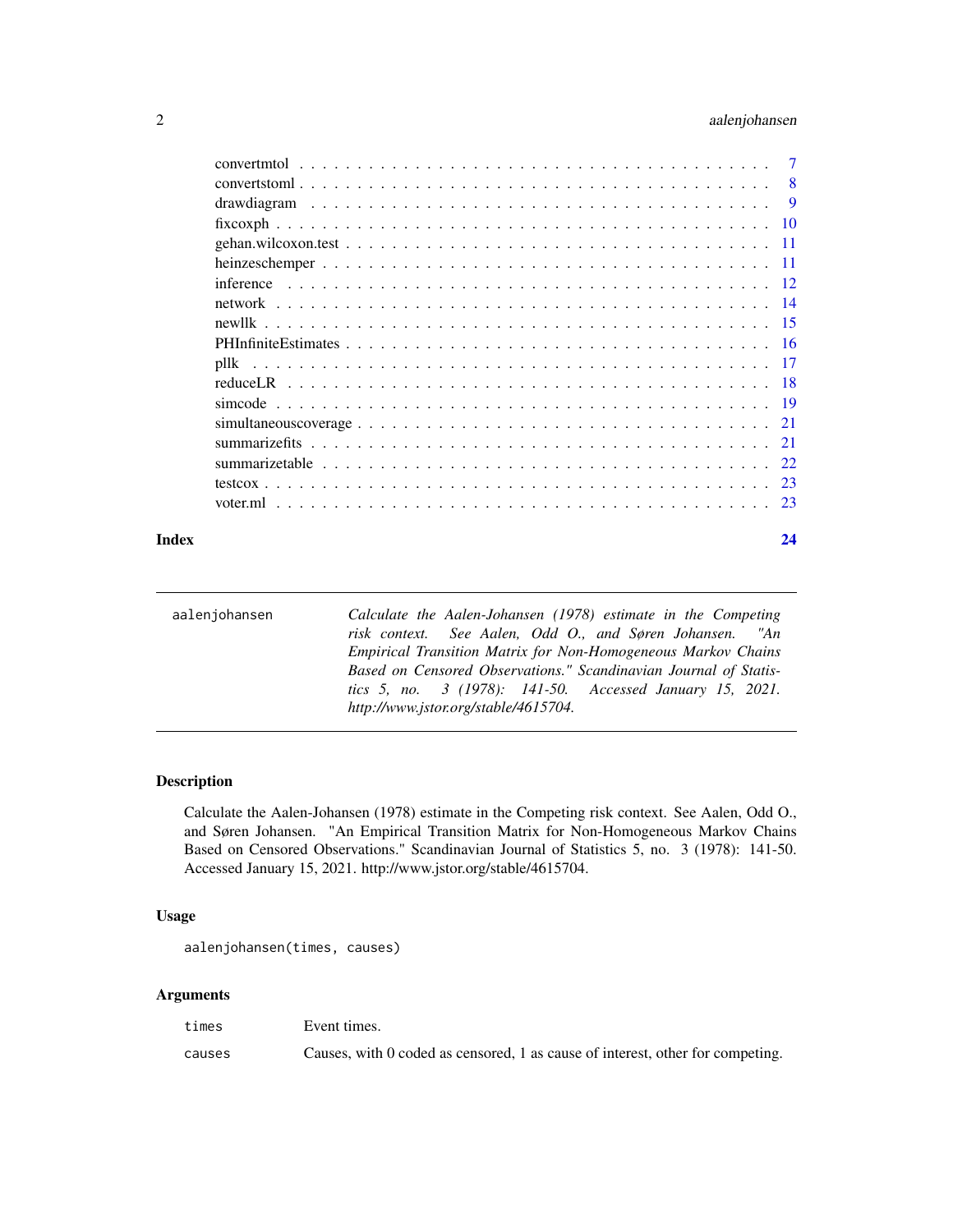#### <span id="page-2-0"></span>bestbeta 3

## Value

a list with components

- times Unique times
- surv Aalen-Johansen estimator for cause 1.

#### bestbeta *Newton Raphson Fitter for partial likelihood*

#### Description

This function implements the approximate conditional inferential approach of Kolassa and Zhang (2019) to proportional hazards regression.

## Usage

bestbeta(fit, exclude = NULL, start = NULL, touse = NA)

## Arguments

| fit     | Output from a Cox PH regression, with x=TRUE and y=TRUE |
|---------|---------------------------------------------------------|
| exclude | data set with stratum and patient number to exclude.    |
| start   | Starting value                                          |
| touse   | columns of the design matrix to use.                    |

## Value

Fitted survival analysis regression parameter of class coxph

## References

Kolassa JE, Zhang J (2019). [https://higherlogicdownload.s3.amazonaws.com/AMSTAT/fa4dd](https://higherlogicdownload.s3.amazonaws.com/AMSTAT/fa4dd52c-8429-41d0-abdf-0011047bfa19/UploadedImages/NCB_Conference/Presentations/2019/kolassa_toxslides.pdf)52c-8429-41d0-abdf-[UploadedImages/NCB\\_Conference/Presentations/2019/kolassa\\_toxslides.pdf](https://higherlogicdownload.s3.amazonaws.com/AMSTAT/fa4dd52c-8429-41d0-abdf-0011047bfa19/UploadedImages/NCB_Conference/Presentations/2019/kolassa_toxslides.pdf). Accessed: 2019-07-14.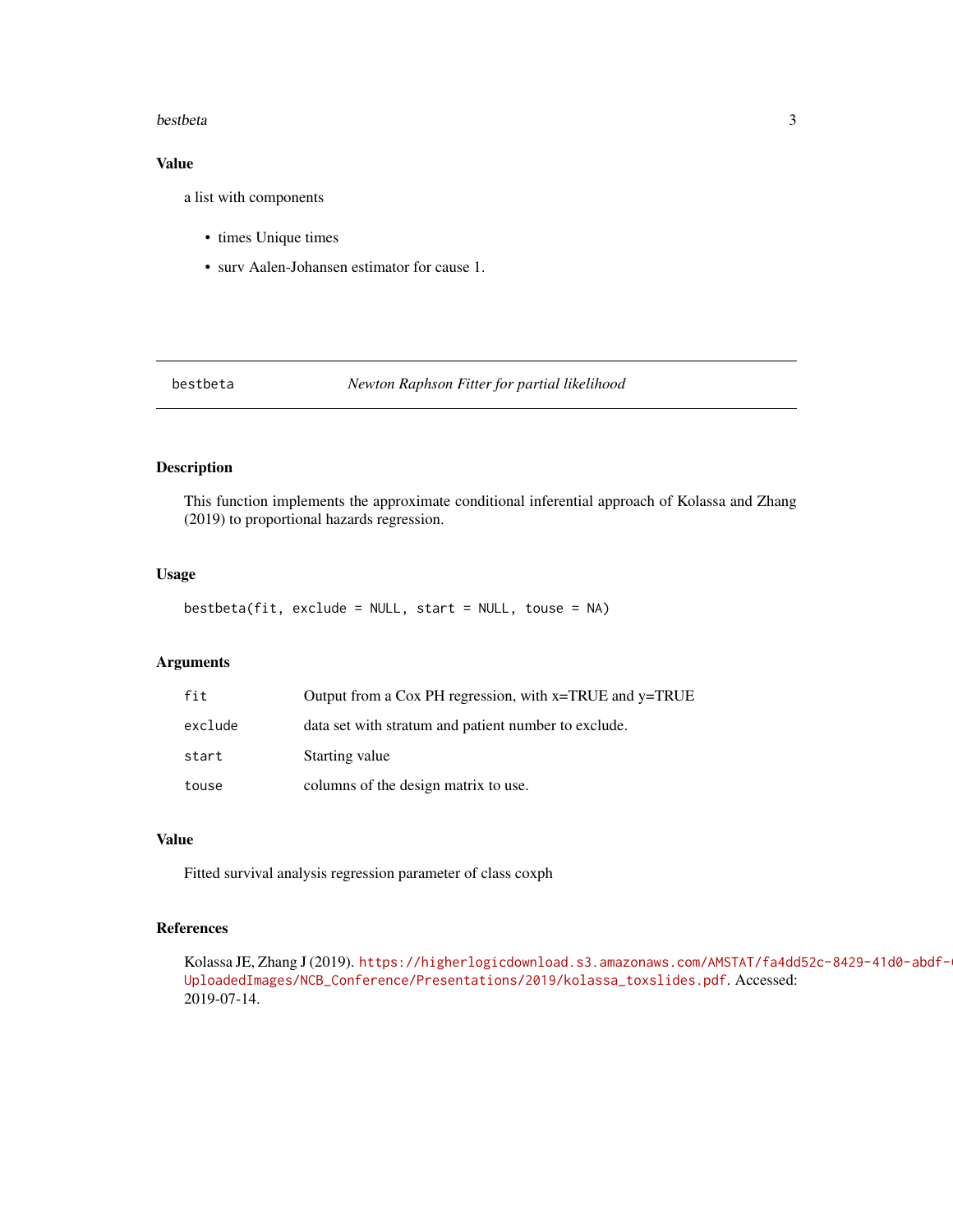<span id="page-3-0"></span>

## Description

Check how censoring impacts sampling properties of KM fit and log rank test.

## Usage

```
checkcensor(nsamp = 1000, nobs = 1000)
```
## Arguments

| nsamp | Number of MC samples   |
|-------|------------------------|
| nobs  | Number of observations |

## Value

biases of fits.

| checkresults | Produce a graphical assessment of Monte Carlo experiment on fidelity |
|--------------|----------------------------------------------------------------------|
|              | of proportional hazards regression to the uniform ideal.             |

## Description

This function draws a quantile plot for Monte Carlo assessments of fit to the corrected proportional hazards fit.

## Usage

```
checkresults(regnsimulation, frac = 0.1)
```
## Arguments

|      | regnsimulation A structure with a component out, matrix with columns representing definitions |
|------|-----------------------------------------------------------------------------------------------|
|      | of p-values and as many rows as there MC samples.                                             |
| frac | Proportion for bottom of distribution to be assessed.                                         |

## Value

A list with components of consisting of simulated Wald p-values, likelihood ratio p-values, and corrected likelihood ratio p-values.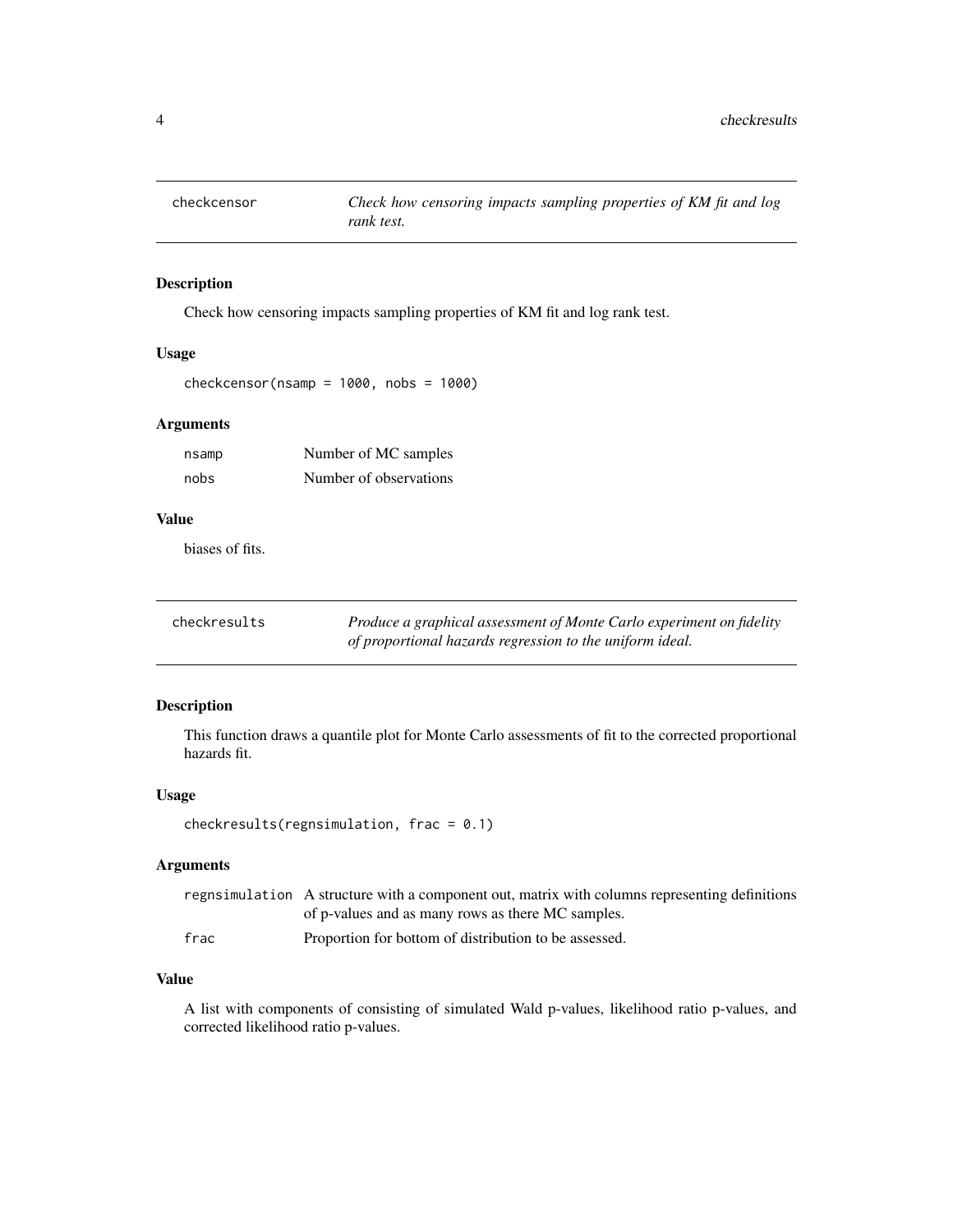## <span id="page-4-0"></span>compareplot *Plot resuts of simcode*

## Description

Plot resuts of simcode

## Usage

```
compareplot(simresults)
```
## Arguments

simresults the result of simcode

## Value

nothing.

| compete.simulation | Simulate from a competing risk model with correlated log normal er- |
|--------------------|---------------------------------------------------------------------|
|                    | rors, and plot various estimates.                                   |

## Description

Simulate from a competing risk model with correlated log normal errors, and plot various estimates.

## Usage

```
compete.simulation(ncr = 4, sig = 0.8, ns = 1000)
```
## Arguments

| ncr | Number of competing risks.         |
|-----|------------------------------------|
| sig | correlation among competing risks. |
| ns  | number of observations.            |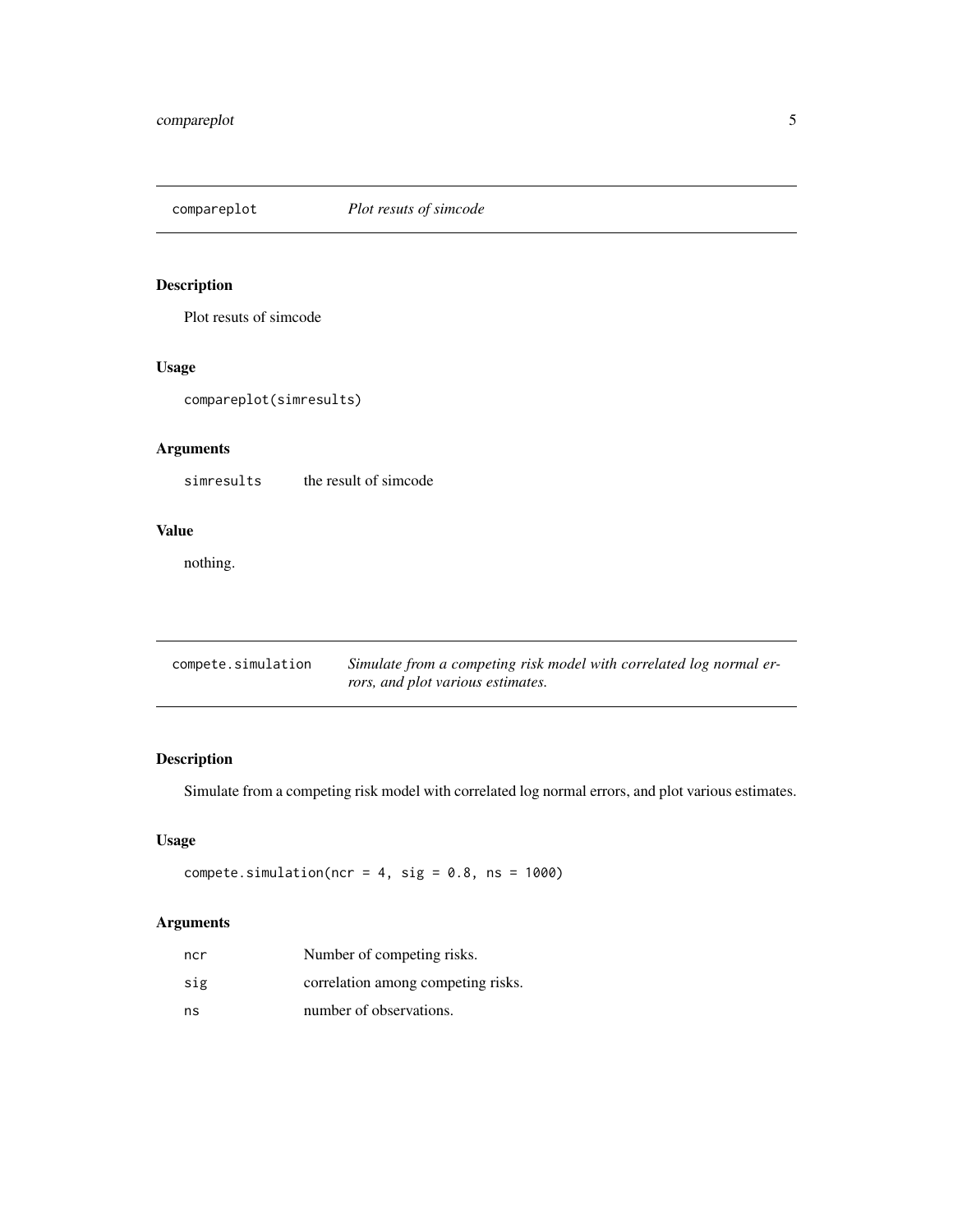<span id="page-5-0"></span>convertbaselineltolr *Convert a baseline logit model data set, formatted in the long form as described in the documentation for mlogit.data from mlogit package, to a conditional logistic regression.*

#### Description

Convert a baseline logit model data set, formatted in the long form as described in the documentation for mlogit.data from mlogit package, to a conditional logistic regression.

#### Usage

```
convertbaselineltolr(dataset, choice, covs, strs = "chid", alt = "alt")
```
## Arguments

| dataset | in formatted as in the output from moogit. data of the moogit packages                                                    |
|---------|---------------------------------------------------------------------------------------------------------------------------|
| choice  | name of variable in dataset representing choice, a logical variable indicating<br>whether this choice is actually chosen. |
| COVS    | vector of names of covariates                                                                                             |
| strs    | name of variable in data set indicating independent subject                                                               |
| alt     | name of variable in data set indicating potential choice.                                                                 |

## Details

This function implements version of (Kolassa 2016). The multinomial regression is converted to a conditional logistic regression, and methods of (Kolassa 1997) may be applied. This function differs from convertmtol of this package in that convertmtol treats a less-rich data structure, and this function treats the richer data structure that is an output of mlogit.data from package mlogit. Data in the example is from Sanders et al. (2007).

## Value

a data set on which to apply conditional logistic regression, corresponding to the baseline logit model.

#### References

Sanders DJ, Whiteley PF, Clarke HD, Stewart M, Winters K (2007). "The British Election Study." <https://www.britishelectionstudy.com>.

Kolassa JE (1997). "Infinite Parameter Estimates in Logistic Regression." *Scandinavian Journal of Statistics*, 24, 523–530. doi: [10.1111/14679469.00078.](https://doi.org/10.1111/1467-9469.00078)

Kolassa JE (2016). "Inference in the Presence of Likelihood Monotonicity for Polytomous and Logistic Regression." *Advances in Pure Mathematics*, 6, 331-341. doi: [10.4236/apm.2016.65024.](https://doi.org/10.4236/apm.2016.65024)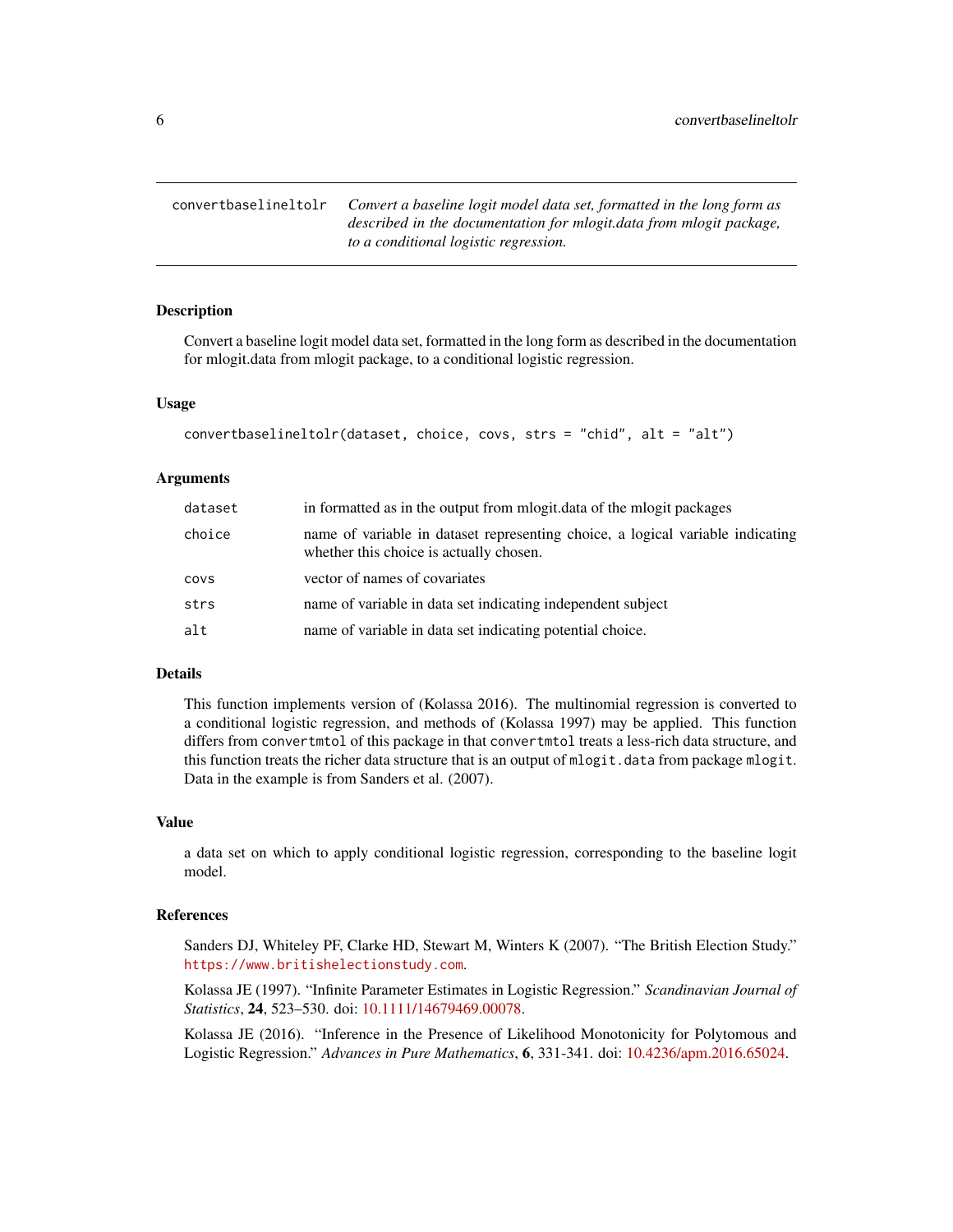#### <span id="page-6-0"></span>convertmtol  $\overline{7}$

#### Examples

```
data(voter.ml)
covs<-c("Labor","Liberal.Democrat","education")
#Fit the multinomial regression model, for comparison purposes.
## Lines beginning ## give mlogit syntax that has been made obsolete.
#Add the index attribute to the data set, giving the index of choice made and the index of the
#alternative, and a boolean variable giving choice.
##attributes(voter.ml)$index<-voter.ml[,c("chid","alt")]
##attributes(voter.ml)$choice<-"voter"
##mlogit(voter~1|Labor+Liberal.Democrat+education,data=voter.ml)
mlogit(voter~1|Labor+Liberal.Democrat+education,data=voter.ml,
   chid.var = "chid", alt.var = "alt")
#Convert to a data set allowing treatment as the equivalent conditional logistic regression.
#This result will be processed using reduceLR of this package to give an equivalent conditional
# regression model avoiding infinite estimates.
out<-convertbaselineltolr(voter.ml,"voter",c("Labor","Liberal.Democrat","education"))
#Fit the associated unconditional logistic regression for comparison purposes.
glm(out[,"y"]~out[,1:75],family=binomial)
```
convertmtol *Convert a polytomous regression to a conditional logistic regression.*

#### **Description**

Convert a polytomous regression to a conditional logistic regression.

#### Usage

```
convertmtol(xmat, str, yvec, subjects)
```
#### Arguments

| xmat     | regression matrix                                       |
|----------|---------------------------------------------------------|
| str      | stratum label                                           |
| vvec     | vector of responses                                     |
| subjects | vector of subject labels passed directly to the output. |

#### Details

Implements version of (Kolassa 2016). The multinomial regression is converted to a conditional logistic regression, and methods of (Kolassa 1997) may be applied. This function differs from convertbaselineltolr of this package in that the former treats the richer data structure of package mlogit, and this function treats a less complicated structure. Data in the example is the breast cancer data set breast of package coxphf.

#### Value

a data set on which to apply conditional logistic regression, corresponding to the multinomial regression model.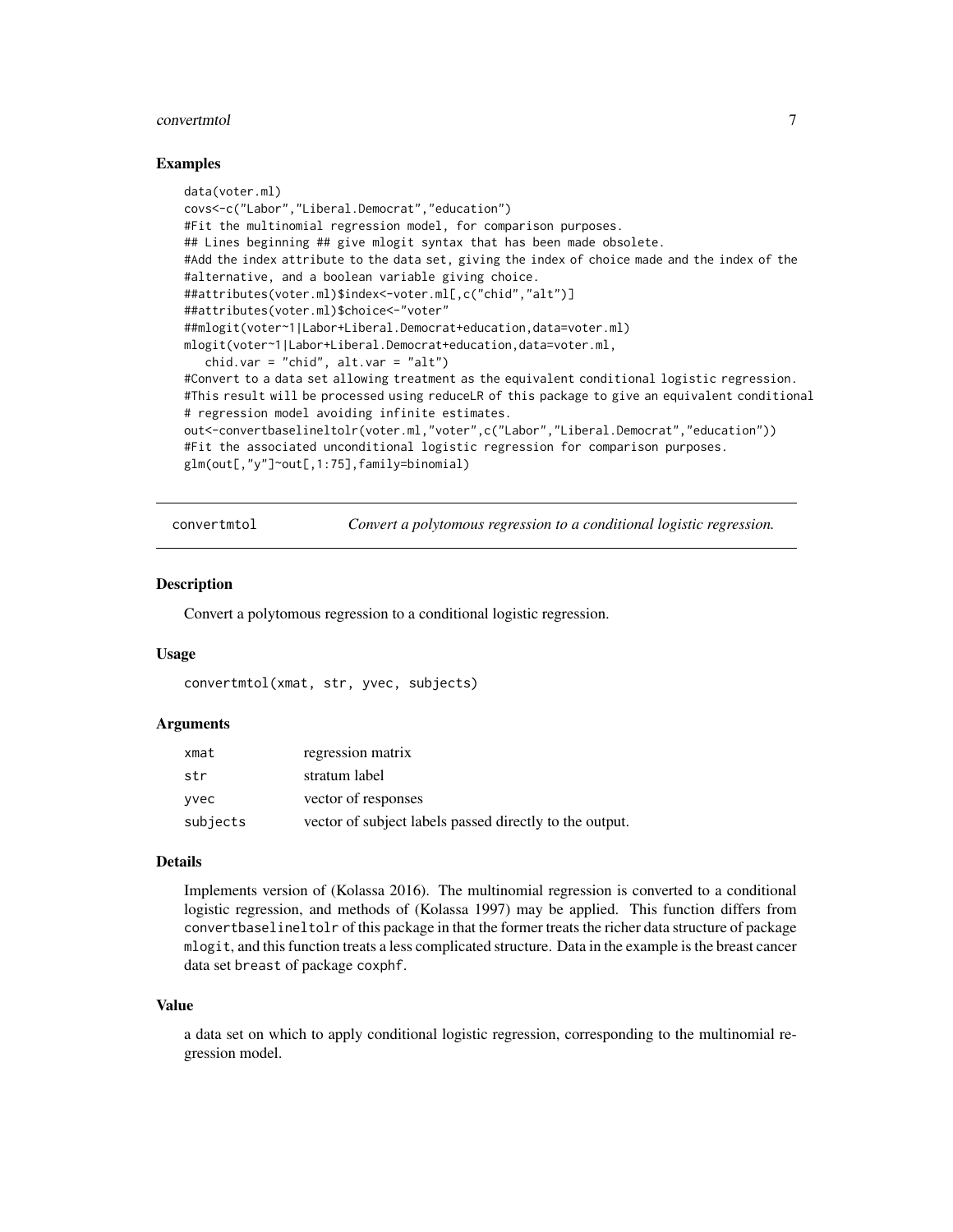#### <span id="page-7-0"></span>References

Kolassa JE (1997). "Infinite Parameter Estimates in Logistic Regression." *Scandinavian Journal of Statistics*, 24, 523–530. doi: [10.1111/14679469.00078.](https://doi.org/10.1111/1467-9469.00078)

Kolassa JE (2016). "Inference in the Presence of Likelihood Monotonicity for Polytomous and Logistic Regression." *Advances in Pure Mathematics*, 6, 331-341. doi: [10.4236/apm.2016.65024.](https://doi.org/10.4236/apm.2016.65024)

## Examples

```
#Uses data set breast from package coxphf.
data(breast)
out<-convertstoml(Surv(breast$TIME,breast$CENS),breast[,c("T","N","G","CD")])
out1<-convertmtol(out[,c("T","N","G","CD")],out[,"chid"],out[,"choice"],
   out[,"patients"])
glmout<-glm.fit(out1$xmat,out1$y,family=binomial())
#In many practice examples, the following line shows which observations to retain
#in the logistic regression example.
moderate<-(fitted(glmout)<1-1.0e-8)&(fitted(glmout)>1.0e-8)
# Proportional hazards fit illustrating infinite estimates.
coxph(Surv(TIME,CENS)~ T+ N+ G+ CD,data=breast)
# Wrong analysis naively removing covariate with infinite estimate
coxph(Surv(TIME,CENS)~ T+ N+ CD,data=breast)
summary(glm((CENS>22)~T+N+G+CD,family=binomial,data=breast))
```

```
out2<-reduceLR(out1$xmat,yvec=out1$y,keep="CD")
bestcoxout<-coxph(Surv(TIME,CENS)~ T+ N+ G+ CD,data=breast,
   subset=as.numeric(unique(out1$subjects[out2$moderate])))
```

| convertstoml | Convert a proportional hazards regression to a multinomial regres- |  |
|--------------|--------------------------------------------------------------------|--|
|              | sion.                                                              |  |

#### Description

Convert a proportional hazards regression to a multinomial regression.

#### Usage

```
convertstoml(survobj, covmat)
```
#### Arguments

| survobi | A survival object, with potentially right censoring. |
|---------|------------------------------------------------------|
| covmat  | a matrix of covariates.                              |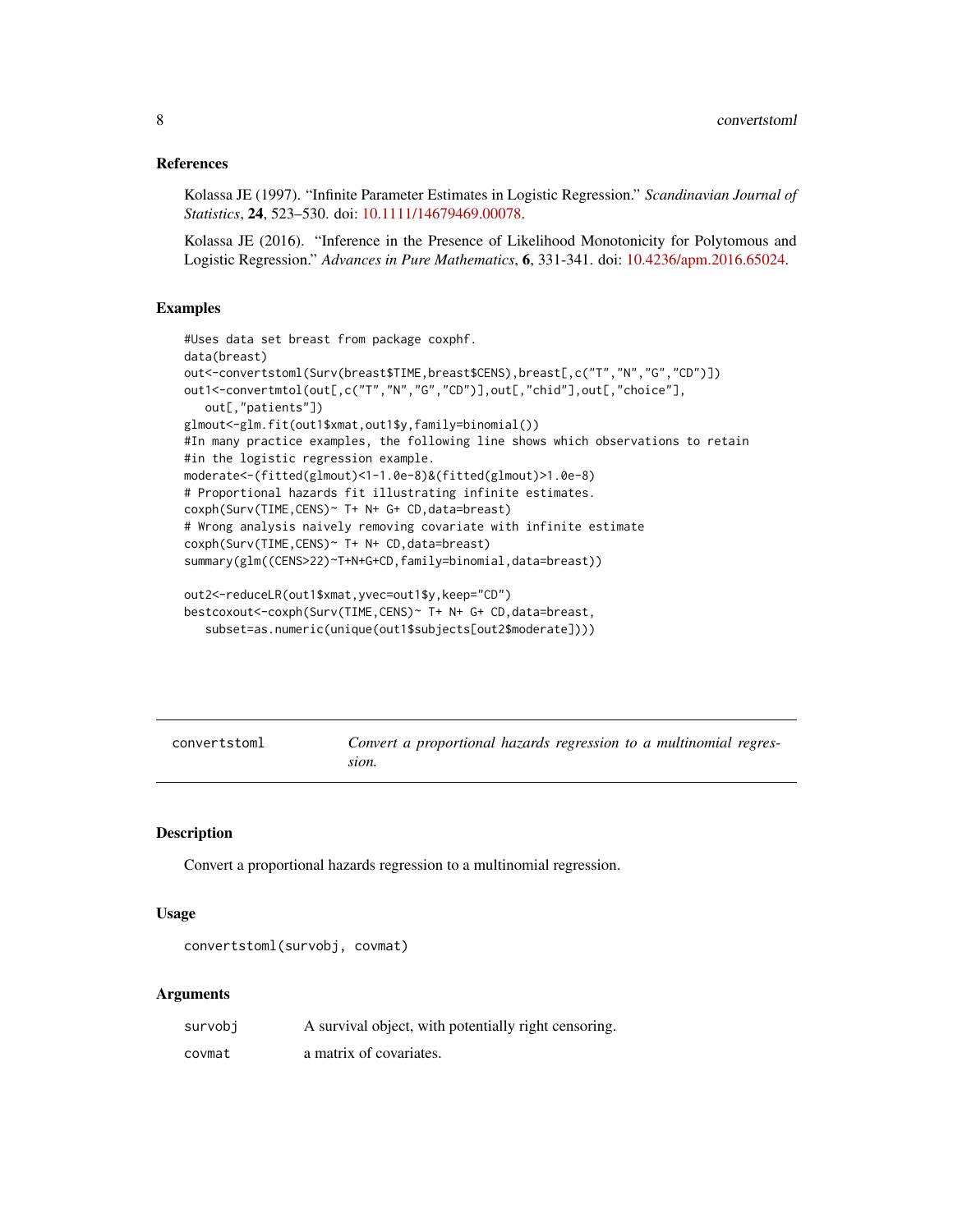## <span id="page-8-0"></span>drawdiagram 9

#### Details

Implements version of (Kolassa and Zhang 2019). The proportional hazards regression is converted to a multinomial regression logistic regression, and methods of (Kolassa 2016) may be applied. This function is intended to produce intermediate results to be passed to convertmtol, and then to reduceLR of (Kolassa 1997). See examples in the convertmtol documentation.

## Value

a data set on which to apply conditional multinomial regression, corresponding to the proportional hazards regression analysis.

#### References

Kolassa JE (1997). "Infinite Parameter Estimates in Logistic Regression." *Scandinavian Journal of Statistics*, 24, 523–530. doi: [10.1111/14679469.00078.](https://doi.org/10.1111/1467-9469.00078)

Kolassa JE (2016). "Inference in the Presence of Likelihood Monotonicity for Polytomous and Logistic Regression." *Advances in Pure Mathematics*, 6, 331-341. doi: [10.4236/apm.2016.65024.](https://doi.org/10.4236/apm.2016.65024)

Kolassa JE, Zhang J (2019). [https://higherlogicdownload.s3.amazonaws.com/AMSTAT/fa4dd](https://higherlogicdownload.s3.amazonaws.com/AMSTAT/fa4dd52c-8429-41d0-abdf-0011047bfa19/UploadedImages/NCB_Conference/Presentations/2019/kolassa_toxslides.pdf)52c-8429-41d0-abdf-[UploadedImages/NCB\\_Conference/Presentations/2019/kolassa\\_toxslides.pdf](https://higherlogicdownload.s3.amazonaws.com/AMSTAT/fa4dd52c-8429-41d0-abdf-0011047bfa19/UploadedImages/NCB_Conference/Presentations/2019/kolassa_toxslides.pdf). Accessed: 2019-07-14.

drawdiagram *Draw diagram for toy PH example.*

#### Description

Draw diagram for toy PH example.

#### Usage

drawdiagram()

#### Value

nothing.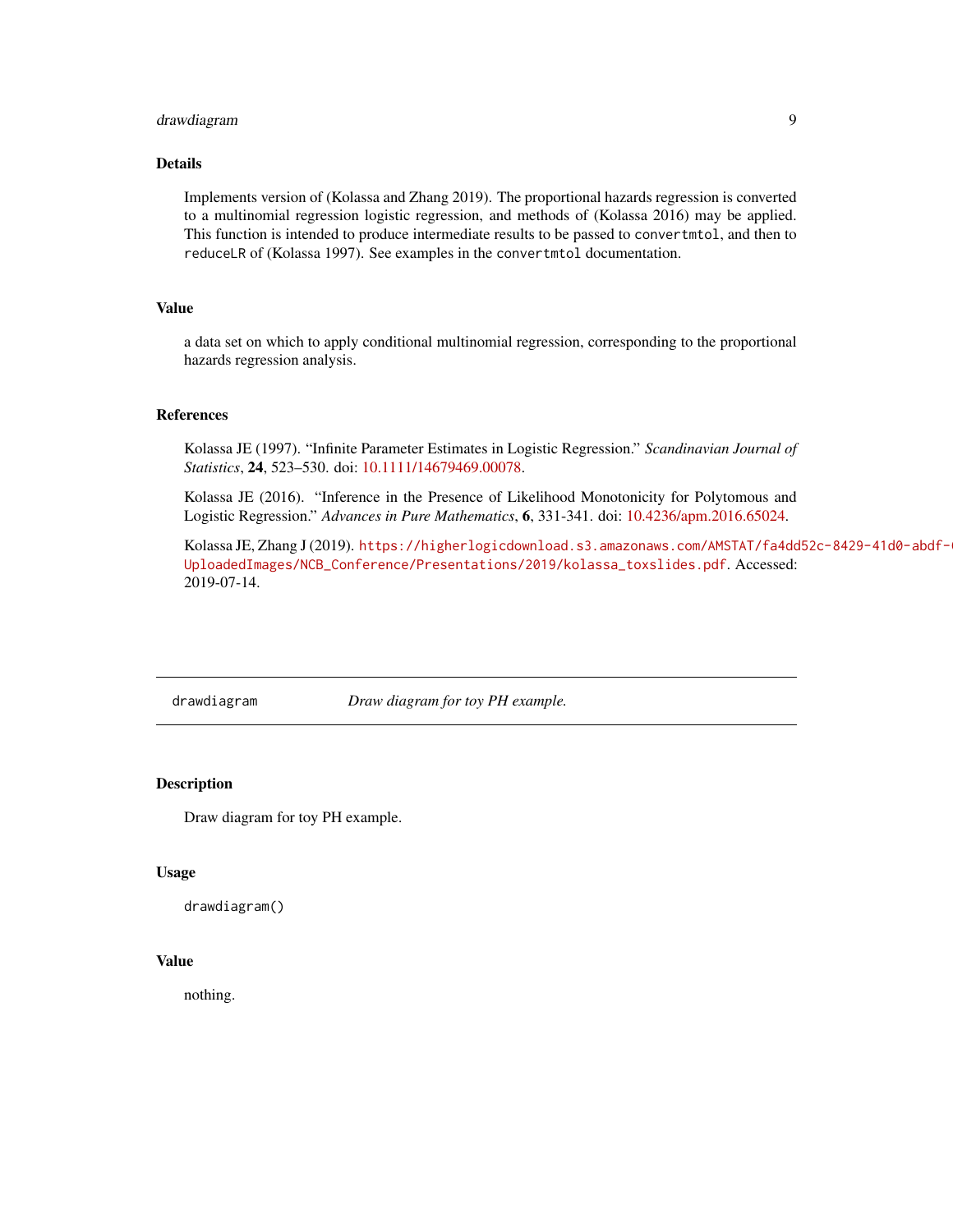<span id="page-9-0"></span>10 fixcoxph

fixcoxph *Remove observations from a proportional hazards regression, and return the fit of the reduced model.*

#### Description

This function implements the approximate conditional inferential approach of Kolassa and Zhang (2019) to proportional hazards regression.

#### Usage

```
fixcoxph(randdat, xxx, iv, verbose = FALSE)
```
#### Arguments

| randdat | A list with at least the component y, representing the Surv() object. I expect that<br>this will be output from an initial non-convergent regression.         |
|---------|---------------------------------------------------------------------------------------------------------------------------------------------------------------|
| XXX     | a design matrix for the regression. I expect that this will be the \$x component of<br>the output from an initial non-convergent regression, run with x=TRUE. |
| iv      | name of the variable of interest, as a character string                                                                                                       |
| verbose | logical flag governing printing.                                                                                                                              |

## Value

Fitted survival analysis regression parameter of class coxph, fitted form data set with observations forcing infinite estimation removed.

## References

Kolassa JE, Zhang J (2019). [https://higherlogicdownload.s3.amazonaws.com/AMSTAT/fa4dd](https://higherlogicdownload.s3.amazonaws.com/AMSTAT/fa4dd52c-8429-41d0-abdf-0011047bfa19/UploadedImages/NCB_Conference/Presentations/2019/kolassa_toxslides.pdf)52c-8429-41d0-abdf-[UploadedImages/NCB\\_Conference/Presentations/2019/kolassa\\_toxslides.pdf](https://higherlogicdownload.s3.amazonaws.com/AMSTAT/fa4dd52c-8429-41d0-abdf-0011047bfa19/UploadedImages/NCB_Conference/Presentations/2019/kolassa_toxslides.pdf). Accessed: 2019-07-14.

## Examples

```
data(breast) # From library coxphf
bcfit<-coxph(Surv(TIME,CENS)~ T+ N+ G+ CD,data=breast,x=TRUE)
fixcoxph(bcfit,bcfit$x,"T",Surv(TIME,CENS)~ T+ N+ G+ CD)
testdat2 <- data.frame(Time=c(4,3,1,1,2,2,3),
```

```
Cen = c(1,1,1,0,0,0,0), Primary=c(0,2,1,1,1,0,0), Sex=c(0,0,0,0,1,1,1))
(bcfit<-coxph(Surv(Time,Cen)~Primary + Sex, testdat2, x=TRUE, ties="breslow"))
fixcoxph(bcfit,bcfit$x,"Primary")
```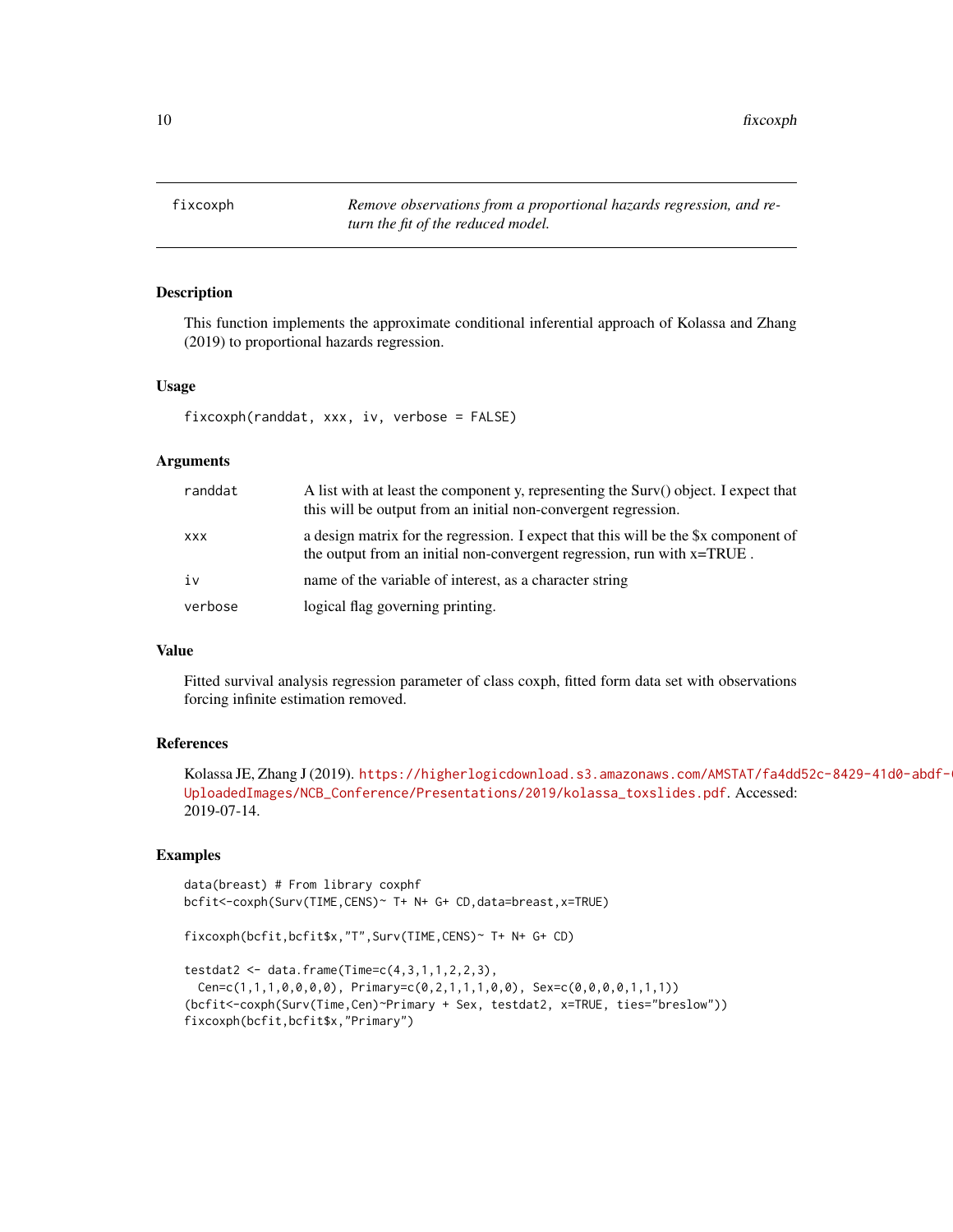<span id="page-10-0"></span>gehan.wilcoxon.test *Perform Gehan's application to the Wilcoxon test for multiple samples, testing for equivalance of survival curve. See Klein and Moeschberger (1997) Survival Analysis (7.3.3) and pp. 193-194.*

## Description

Perform Gehan's application to the Wilcoxon test for multiple samples, testing for equivalance of survival curve. See Klein and Moeschberger (1997) Survival Analysis (7.3.3) and pp. 193-194.

#### Usage

```
gehan.wilcoxon.test(myformula, data, gehan = TRUE, plot = FALSE, alpha = 0.05)
```
#### Arguments

| myformula | Proportional hazards formula appropriate for survfit                                                                                                   |
|-----------|--------------------------------------------------------------------------------------------------------------------------------------------------------|
| data      | the data set                                                                                                                                           |
| gehan     | logical flag triggering the Wilcoxon test (gehan=TRUE), with weights equal to<br>total at risk, or the log rank test (gehan=FALSE) with weights all 1. |
| plot      | logical flag triggering plotting.                                                                                                                      |
| alpha     | Nominal test level for plotting on graph                                                                                                               |

#### Value

An htest-like object with the chi-square version of the test.

#### Examples

```
data(breast)#From package coxphf
gehan.wilcoxon.test(Surv(TIME,CENS)~G,data=breast)
```

| heinzeschemper | Simulate operating characteristics of repaired Cox regression and |  |  |  |
|----------------|-------------------------------------------------------------------|--|--|--|
|                | <i>competitors.</i>                                               |  |  |  |

## Description

This function is intended to verify the operating characteristics of the approximate conditional inferential approach of Kolassa and Zhang (2019) to proportional hazards regression. An exponential regression model, corresponding to the proportional hazards regression model, is fit to the data, and new data sets are simulated from this model. P-values are calculated for these new data sets, and their empirical distribution is compared to the theoretical uniform distribution.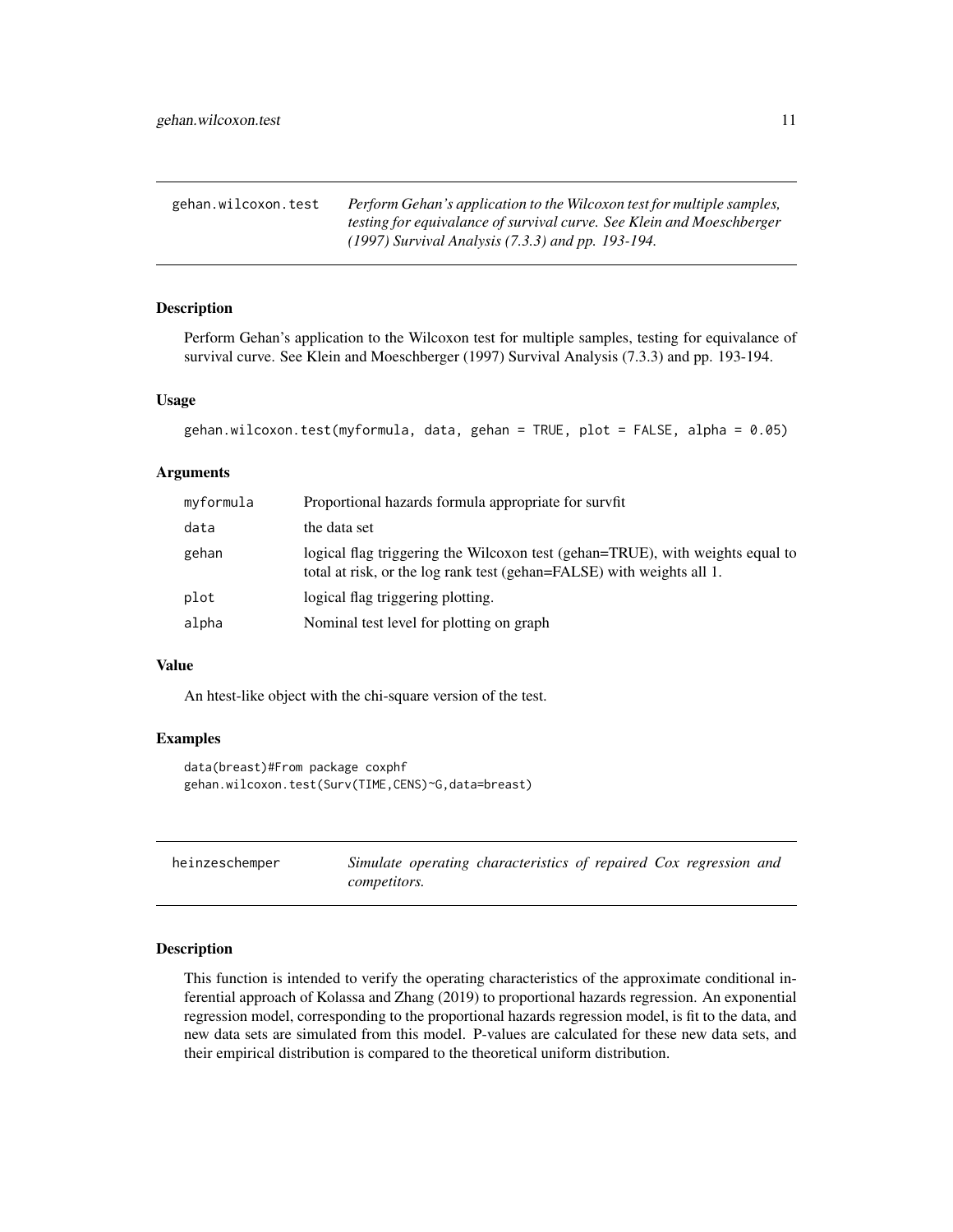#### 12 inference

## Usage

```
heinzeschemper(
  nobs = 50,
  k = 5,
 B = 1,c = 0,
  nsamp = 1000,beta = NULL,
  add = NULL,half = NULL,verbose = FALSE,
  smoothfirst = FALSE
)
```
#### Arguments

| nobs         | number of observations in simulated data set.                                 |
|--------------|-------------------------------------------------------------------------------|
| k            | number of covariates in simulated data set. Each covariate is dochotomous.    |
| B            | odds of 1 vs. 0 in dichotomous variables.                                     |
| $\mathsf{C}$ | censoring proportion.                                                         |
| nsamp        | number of samples.                                                            |
| beta         | regression parameters, all zeros if null, and all the same value if a scalar. |
| add          | partial simulation results to be added to, or NULL if de novo.                |
| half         | does nothing; provided for compatabilitity with simcode.                      |
| verbose      | Triggers verbose messages.                                                    |
| smoothfirst  | Triggers normal rather than dichotomous interest covariate.                   |

#### Value

a list with components

• out matrix with columns corresponding to p-values.

inference *Perform inference on conditional sample space.*

#### Description

This function performs classical frequentist statistical inference to a discrete multivariate canonical exponential family. It produces the maximum likelihood estimator, one- and two-sided p-values for the test that model parameters are zero, and providing confidence intervals for the parameters. The discrete probability model is given by a set of possible values of the random vectors, and null weights for these vectors. Such a discrete probability model arises in logistic regression, and this function is envisioned to be applied to the results of a network algorithm for conditional logistic regression. Examples apply this to data from Hirji et al. (1987), citing Goorin et al. (1987).

<span id="page-11-0"></span>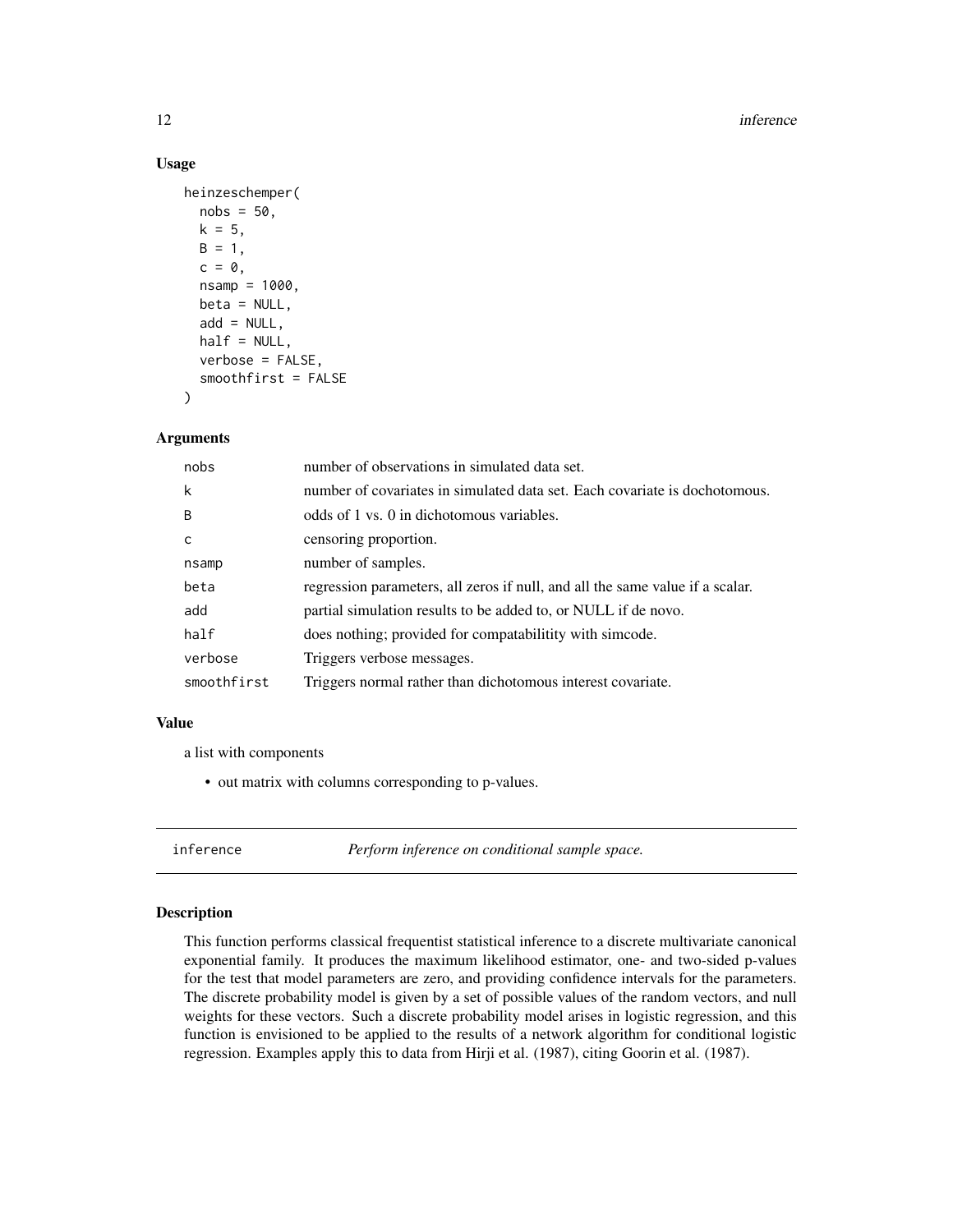#### inference 13

#### Usage

inference(out, alpha =  $0.05$ , rng =  $c(-5, 5)$ )

#### Arguments

| out   | List of the sort provided by network.                                                             |
|-------|---------------------------------------------------------------------------------------------------|
|       | • possible matrix with vectors of possible unconditioned values of the suffi-<br>cient statistic. |
|       | • count count of entries in the conditional distribution.                                         |
|       | • obsd Observed value of unconditioned sufficient statistics.                                     |
| alpha | Test level, or 1- confidence level.                                                               |
| rng   | Range of possible parameter values.                                                               |

#### Value

List with components:

- ospv Observed one-sided p values
- tspv Observed two-sided p value.
- ci confidence interval.
- mle Maximum likelihood estimator.

#### References

Hirji KF, Mehta CR, Patel NR (1987). "Computing Distributions for Exact Logistic Regression." *Journal of the American Statistical Association*, 82(400), pp. 1110-1117. ISSN 01621459, doi: [10.23](https://doi.org/10.2307/2289388)07/ [2289388.](https://doi.org/10.2307/2289388)

Goorin AM, Perez–Atayde A, Gebhardt M, Andersen J (1987). "Weekly High–Dose Methotrexate and Doxorubicin for Osteosarcoma: The Dana–Farber Cancer Institute/The Children's Hospital – Study III." *Journal of Clinical Oncology*. doi: [10.1200/JCO.1987.5.8.1178.](https://doi.org/10.1200/JCO.1987.5.8.1178)

#### Examples

```
#Columns in table are:
# Lymphocytic Infiltration (1=low, 0=high)
# Sex (1=male, 0=female)
# Any Ostioid Pathology (1=yes, 0=no)
# Number in LI-Sex-AOP group
# Number in LI-Sex-AOP group with disease free interval greater than 3 y
goorin<-data.frame(LI=c(0,0,0,0,1,1,1,1),Sex=c(0,0,1,1,0,0,1,1),
  AOP=c(0,1,0,1,0,1,0,1),N=c(3,2,4,1,5,5,9,17),Y=c(3,2,4,1,5,3,5,6))
```
out<-network(goorin[,1:3],goorin[,4],conditionon=1:3,resp=goorin[,5]) inference(out)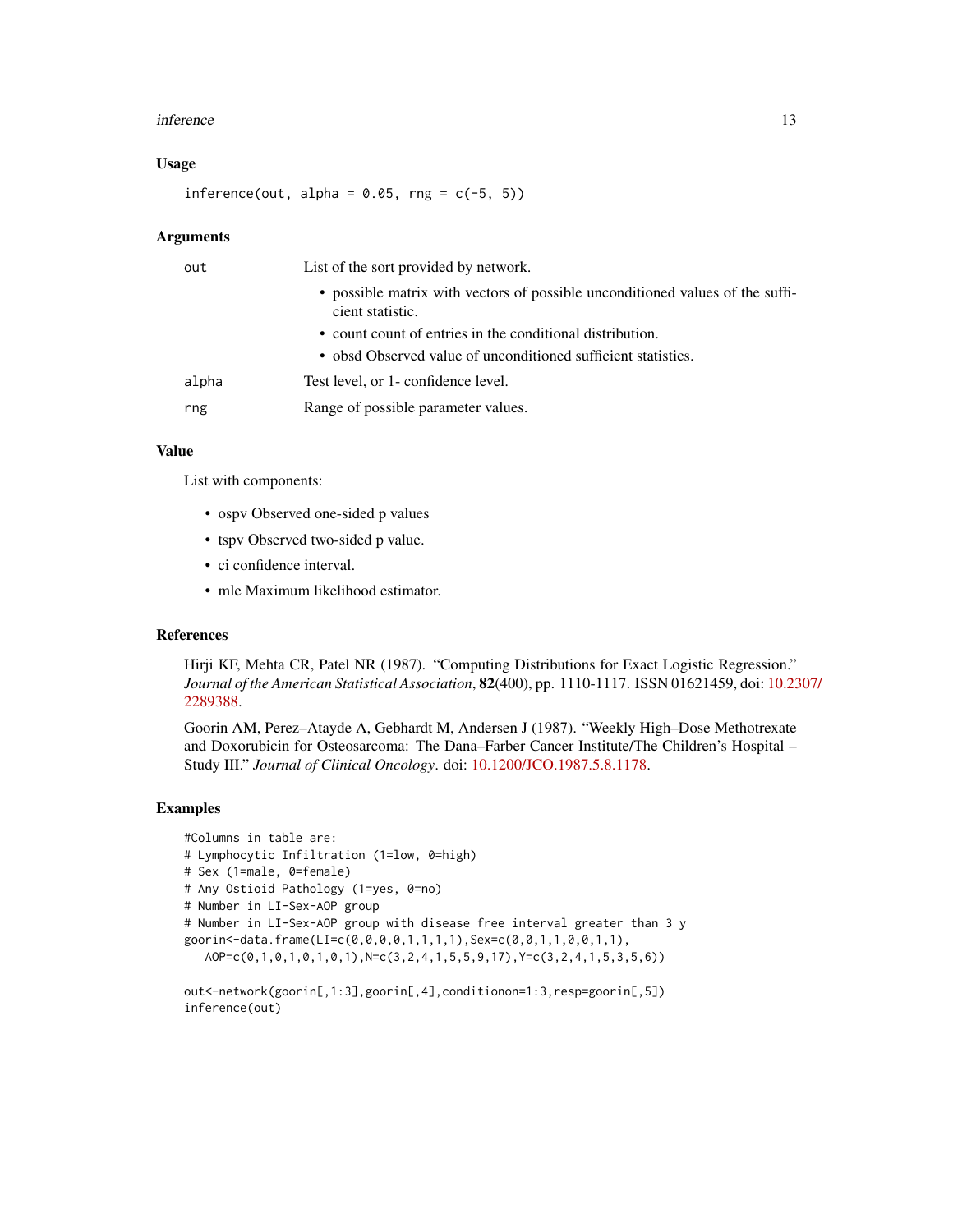<span id="page-13-0"></span>network *This function enumerates conditional sample spaces associated with logistic regression,*

#### Description

This function uses a network algorithm to enumerate conditional sample spaces associated with logistic regression, using a minimal version of the algorithm of Hirji et al. (1987).

## Usage

```
network(
  dm,
  n = NULL,resp = NULL,
  conditionon = NULL,
  sst = NULL,addint = TRUE,verbose = FALSE
\mathcal{L}
```
#### Arguments

| dm          | matrix of covariates                                                                                                                                                |
|-------------|---------------------------------------------------------------------------------------------------------------------------------------------------------------------|
| n           | Vector of number of trials. If null, make them all ones.                                                                                                            |
| resp        | vector of successes. Used only to calculate the sufficient statistics, unless suffi-<br>cient statistics are entered directly. Either resp or sst must be provided. |
| conditionon | indices of covariate matrix indicating sufficient statistics to be conditioned on.                                                                                  |
| sst         | sufficient statistic vector, if input directly. Otherwise, recomputed from resp.                                                                                    |
| addint      | logical, true if a column of 1s must be added to the covariate matrix.                                                                                              |
| verbose     | logical; if true, print intermediate results.                                                                                                                       |

#### Details

Examples apply this to data from Hirji et al. (1987), citing Goorin et al. (1987).

#### Value

For a successful run, a list with components:

- possible matrix with vectors of possible unconditioned values of the sufficient statistic.
- count count of entries in the conditional distribution.
- obsd Observed value of unconditioned sufficient statistics.

For an unsuccessful run (because of input inconsistencies) NA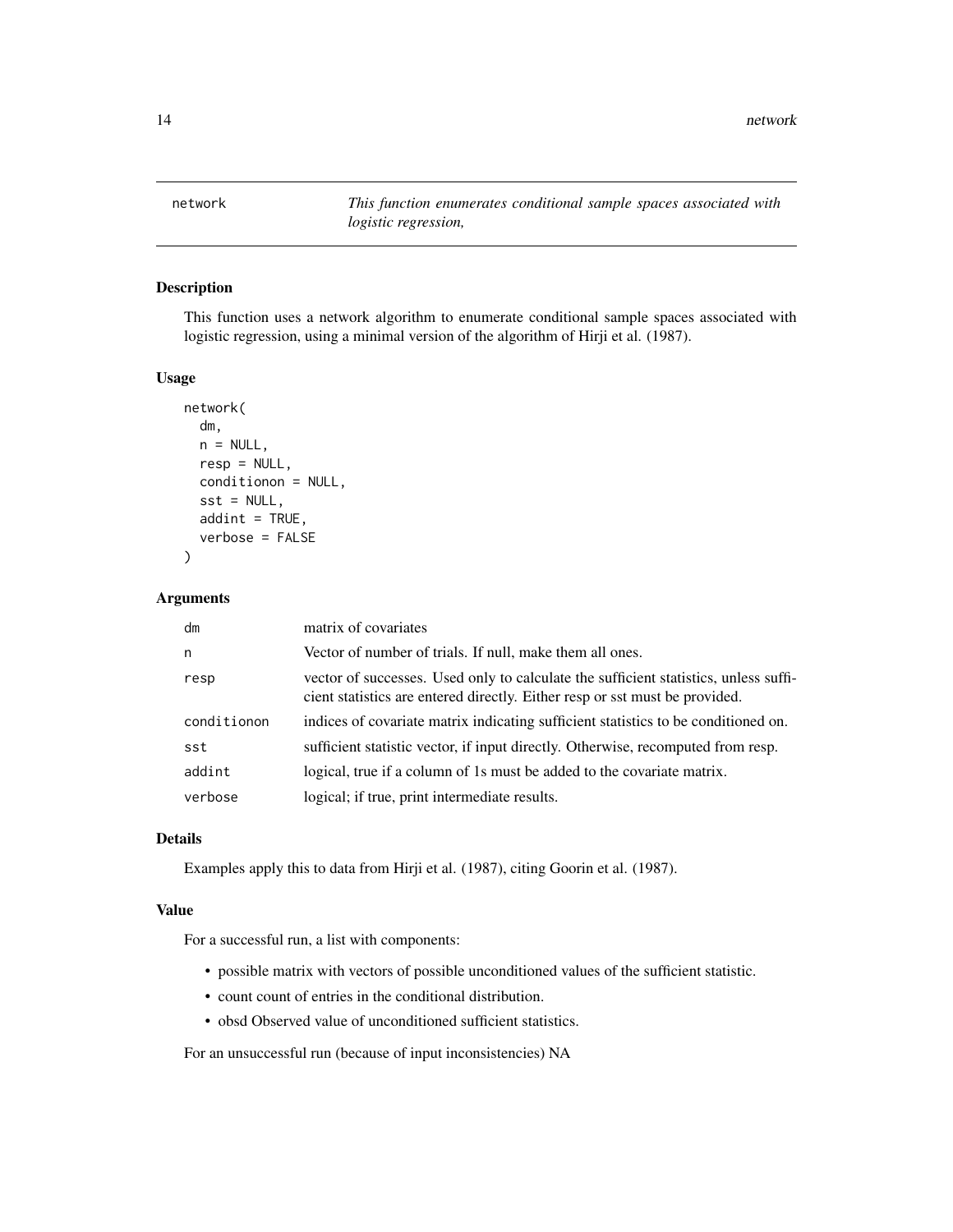<span id="page-14-0"></span>newlik the state of the state of the state of the state of the state of the state of the state of the state of the state of the state of the state of the state of the state of the state of the state of the state of the sta

#### References

Hirji KF, Mehta CR, Patel NR (1987). "Computing Distributions for Exact Logistic Regression." *Journal of the American Statistical Association*, 82(400), pp. 1110-1117. ISSN 01621459, doi: [10.23](https://doi.org/10.2307/2289388)07/ [2289388.](https://doi.org/10.2307/2289388)

Goorin AM, Perez–Atayde A, Gebhardt M, Andersen J (1987). "Weekly High–Dose Methotrexate and Doxorubicin for Osteosarcoma: The Dana–Farber Cancer Institute/The Children's Hospital – Study III." *Journal of Clinical Oncology*. doi: [10.1200/JCO.1987.5.8.1178.](https://doi.org/10.1200/JCO.1987.5.8.1178)

## Examples

```
#Columns in table are:
# Lymphocytic Infiltration (1=low, 0=high)
# Sex (1=male, 0=female)
# Any Ostioid Pathology (1=yes, 0=no)
# Number in LI-Sex-AOP group
# Number in LI-Sex-AOP group with disease free interval greater than 3 y
goorin<-data.frame(LI=c(0,0,0,0,1,1,1,1),Sex=c(0,0,1,1,0,0,1,1),
  AOP=c(0,1,0,1,0,1,0,1),N=c(3,2,4,1,5,5,9,17),Y=c(3,2,4,1,5,3,5,6))
out<-network(goorin[,1:3],goorin[,4],conditionon=1:3,resp=goorin[,5])
```

```
inference(out)
```

| newllk | Proportional hazards partial likelihood, using Breslow method for |  |
|--------|-------------------------------------------------------------------|--|
|        | ties, excluding some observations.                                |  |

## Description

This function implements the approximate conditional inferential approach of Kolassa and Zhang (2019) to proportional hazards regression.

## Usage

```
newllk(
 beta,
  fit,
 exclude = NULL,
 minus = FALSE,keeponly = NULL,
  justd0 = FALSE)
```
## Arguments

| beta | parameter vector.                                       |
|------|---------------------------------------------------------|
| fit  | Output from a Cox PH regression, with x=TRUE and y=TRUE |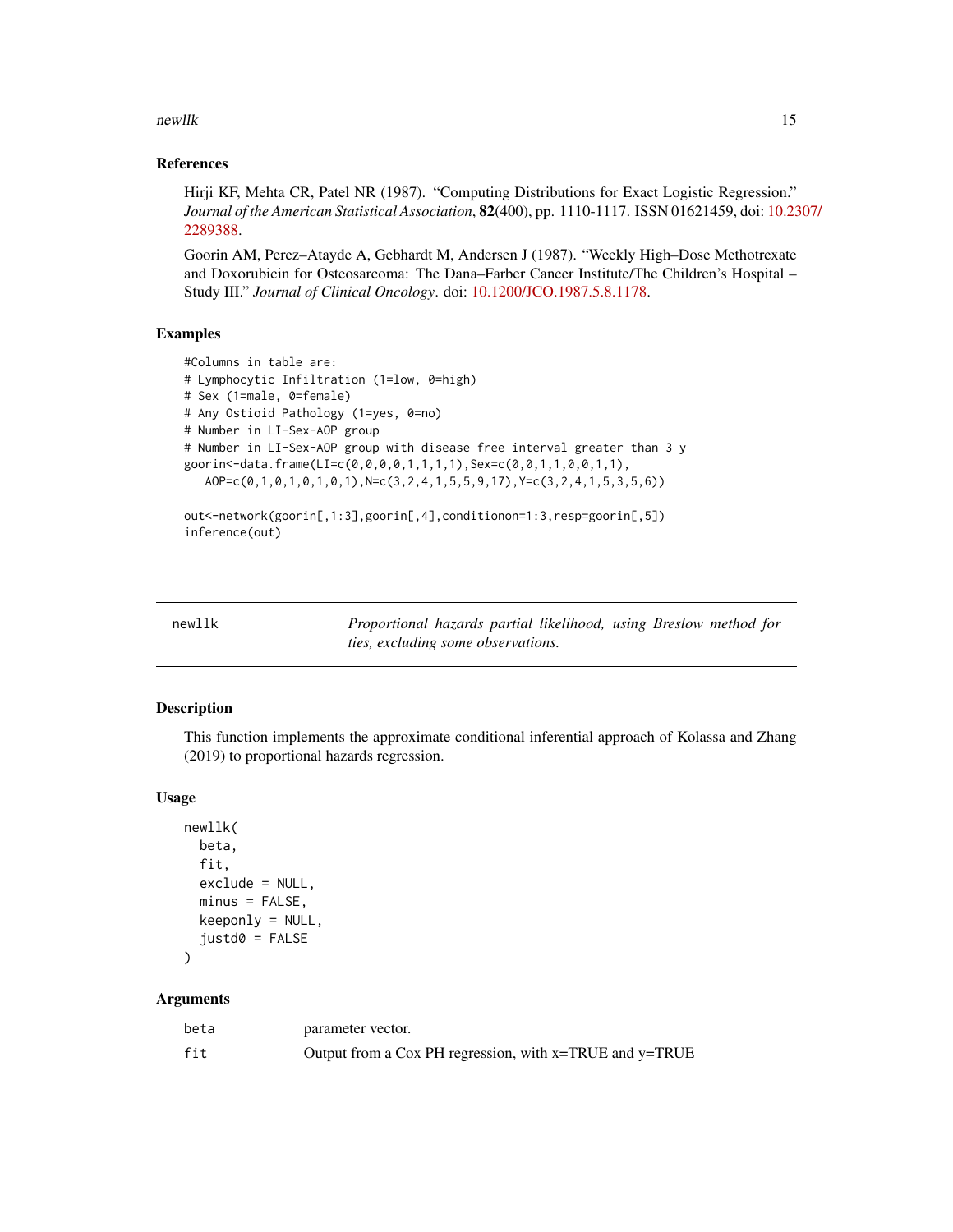<span id="page-15-0"></span>

| exclude  | data set with stratum and patient number to exclude.                                               |
|----------|----------------------------------------------------------------------------------------------------|
| minus    | logical flag to change sign of partial likelyhood                                                  |
| keeponlv | variables to retain. Keep all if this is null or NA.                                               |
| justd0   | logical variable, indicating whether to calculate only the function value and skip<br>derivatives. |

#### Value

a list with components

- d0 partial likelihood
- d1 first derivative vector
- d2 second derivative matrix

#### References

```
https://higherlogicdownload.s3.amazonaws.com/AMSTAT/fa4dd52c-8429-41d0-abdf-
UploadedImages/NCB_Conference/Presentations/2019/kolassa_toxslides.pdf. Accessed:
2019-07-14.
```

| PHInfiniteEstimates | PHInfiniteEstimates: Tools for Proportional Hazards Estimation, and |
|---------------------|---------------------------------------------------------------------|
|                     | Inference on the Associate Parameters, when Other Parameters are    |
|                     | <i>Estimated at Infinity.</i>                                       |

## Description

The PHInfiniteEstimates package Proportional hazards estimation in the presence of partial likelihood monitonicity has difficulties, in that finite estimators do not exist. These difficulties are related to those arising from logistic regression, addressed by (Kolassa 1997), and multinomial regression, addressed by (Kolassa 2016). Algorithms to provide conditionally similar problems in these contexts are provided.

## References

Kolassa JE (1997). "Infinite Parameter Estimates in Logistic Regression." *Scandinavian Journal of Statistics*, 24, 523–530. doi: [10.1111/14679469.00078.](https://doi.org/10.1111/1467-9469.00078)

Kolassa JE (2016). "Inference in the Presence of Likelihood Monotonicity for Polytomous and Logistic Regression." *Advances in Pure Mathematics*, 6, 331-341. doi: [10.4236/apm.2016.65024.](https://doi.org/10.4236/apm.2016.65024)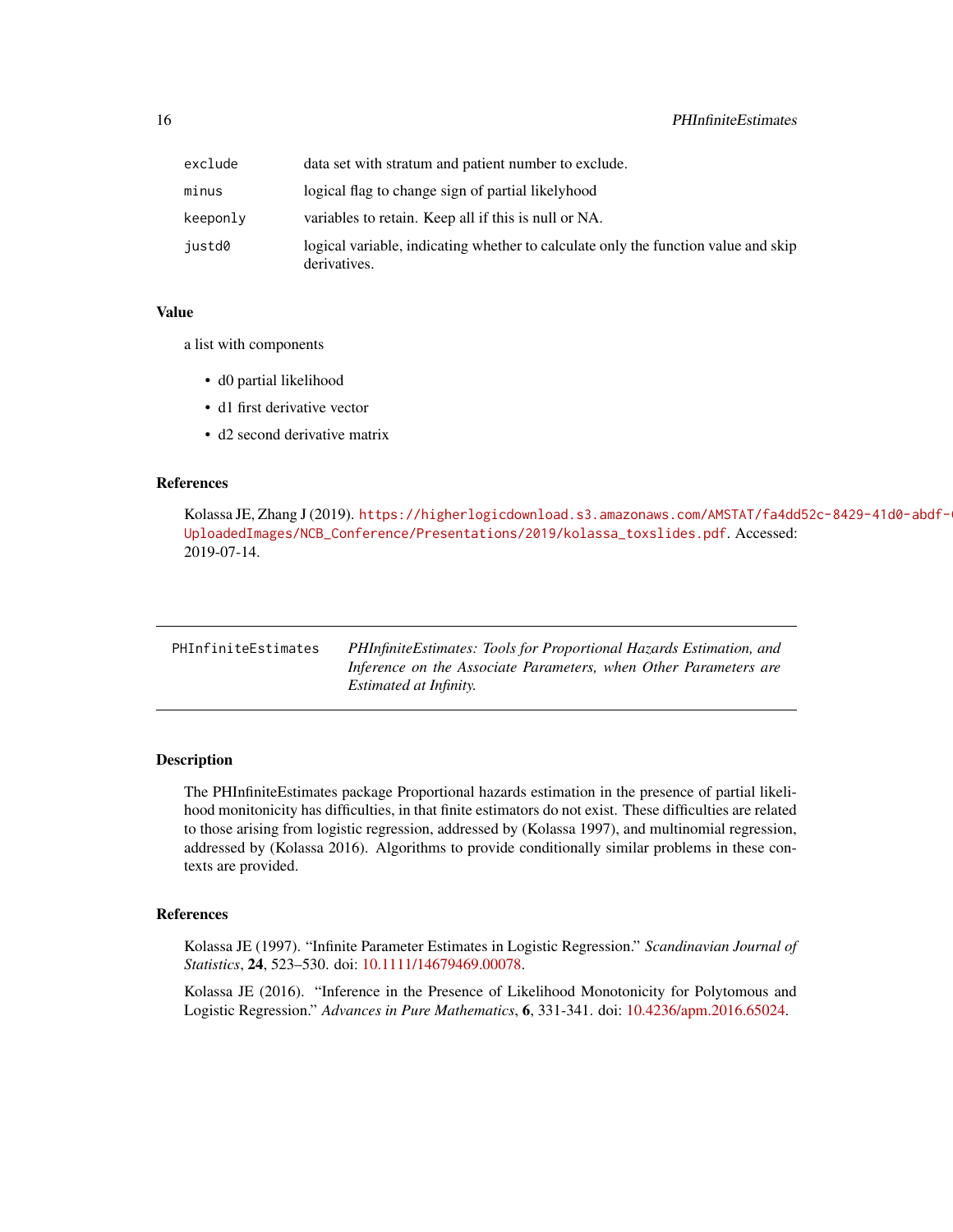<span id="page-16-0"></span>

## Description

Partial likelihood for proportional hazards

#### Usage

pllk(beta, xmat, ind, cc = NULL)

## Arguments

| beta | parameter vector                                                                                                                               |
|------|------------------------------------------------------------------------------------------------------------------------------------------------|
| xmat | regression matrix                                                                                                                              |
| ind  | censoring indicator, 1 for event and any other value otherwise.                                                                                |
| cc   | Continuity correction for sum of x vectors with multiple occurrences in risk set.<br>For binary covariates is half. Default a vector of zeros. |

#### Value

a list with components

- d0 partial likelihood
- d1 first derivative vector
- d2 second derivative matrix

## Examples

```
#Uses data set breast from package coxphf.
data(breast)
xmat<-as.matrix(breast)[order(breast$TIME),c("T","N")]
ind<-breast$CENS[order(breast$TIME)]
short<-coxph(Surv(TIME,CENS)~ T+ N,data=breast)
pllk(as.vector(coef(short)),xmat,ind)
```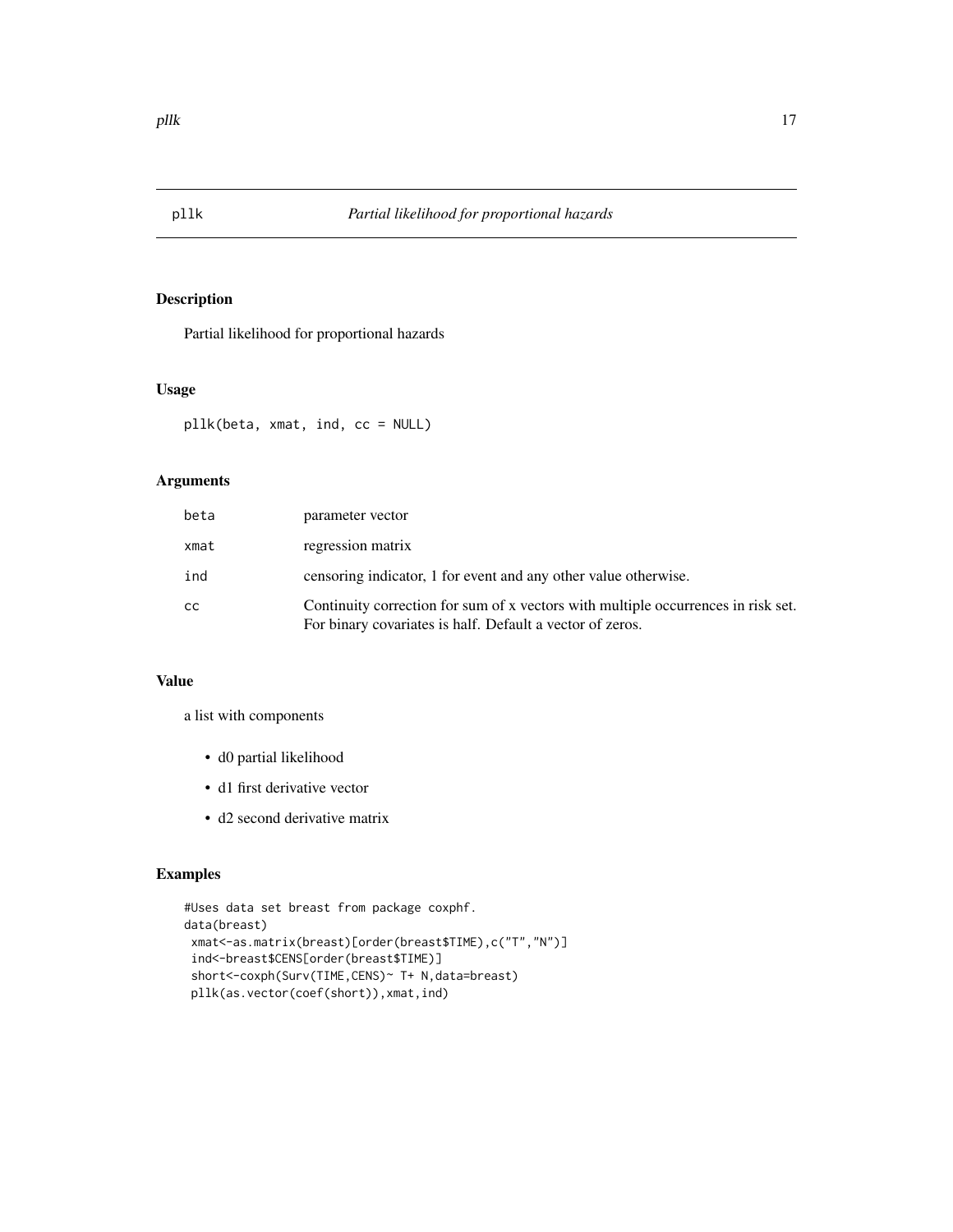<span id="page-17-0"></span>

#### **Description**

Reduce a logistic regression with monotone likelihood to a conditional regression with double descending likelihood.

#### Usage

```
reduceLR(Z, nvec = NULL, yvec = NULL, keep, sst = NULL, verybig = 1e+07)
```
#### Arguments

| Z       | regression matrix                                                 |
|---------|-------------------------------------------------------------------|
| nvec    | vector of sample sizes                                            |
| yvec    | vector of responses                                               |
| keep    | vector of variable names to block from consideration for removal. |
| sst     | vector of sufficient statistics                                   |
| verybig | threshold for condition number to declare colinearity.            |

#### Details

This function implements version of Kolassa (1997). It is intended for use with extensions to multinomial regression as in Kolassa (1997) and to survival analysis as in Kolassa and Zhang (2019). The method involves linear optimization that is potentially repeated. Initial calculations were done using a proprietary coding of the simplex, in a way that allowed for later iterations to be restarted from earlier iterations; this computational advantage is not employed here, in favor of computational tools in the public domain and included in the R package lpSolve. Furthermore, Kolassa (1997) removed regressors that became linearly dependent using orthogonalization, but on further reflection this computation is unnecessary. Data in the examples are from Hirji et al. (1987), citing Goorin et al. (1987).

#### Value

a list with components

- keepme indicators of which variables are retained in the reduced data set
- moderate indicatiors of which observations are retained in the reduced data set
- extreme indicators of which observations are removed in the reduced data set
- toosmall indicator of whether resulting data set is too small to fit the proportional hazards regression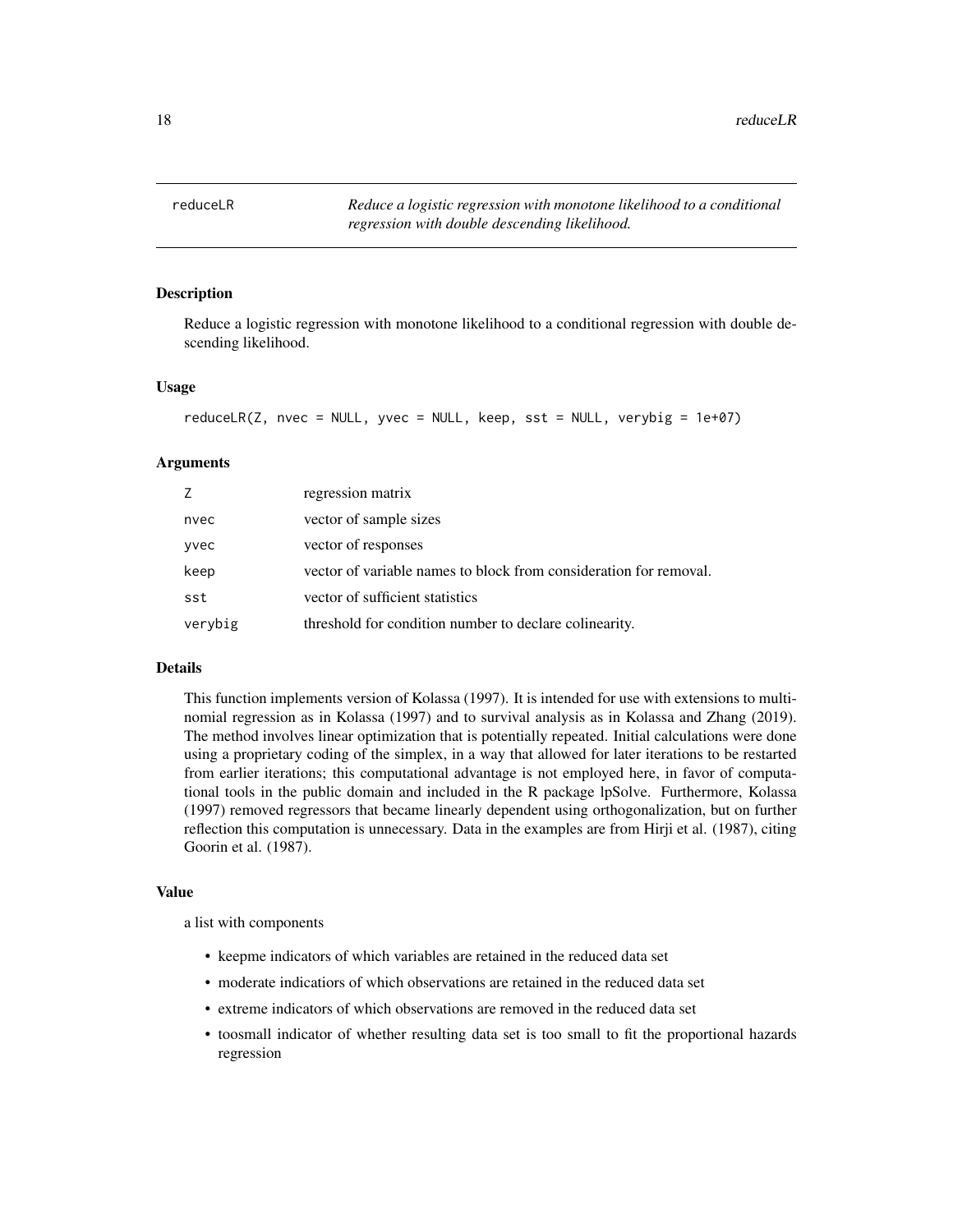#### <span id="page-18-0"></span>simcode the state of the state of the state of the state of the state of the state of the state of the state of the state of the state of the state of the state of the state of the state of the state of the state of the st

#### References

Hirji KF, Mehta CR, Patel NR (1987). "Computing Distributions for Exact Logistic Regression." *Journal of the American Statistical Association*, 82(400), pp. 1110-1117. ISSN 01621459, doi: [10.23](https://doi.org/10.2307/2289388)07/ [2289388.](https://doi.org/10.2307/2289388)

Goorin AM, Perez–Atayde A, Gebhardt M, Andersen J (1987). "Weekly High–Dose Methotrexate and Doxorubicin for Osteosarcoma: The Dana–Farber Cancer Institute/The Children's Hospital – Study III." *Journal of Clinical Oncology*. doi: [10.1200/JCO.1987.5.8.1178.](https://doi.org/10.1200/JCO.1987.5.8.1178)

Kolassa JE (1997). "Infinite Parameter Estimates in Logistic Regression." *Scandinavian Journal of Statistics*, 24, 523–530. doi: [10.1111/14679469.00078.](https://doi.org/10.1111/1467-9469.00078)

Kolassa JE (2016). "Inference in the Presence of Likelihood Monotonicity for Polytomous and Logistic Regression." *Advances in Pure Mathematics*, 6, 331-341. doi: [10.4236/apm.2016.65024.](https://doi.org/10.4236/apm.2016.65024)

Kolassa JE, Zhang J (2019). [https://higherlogicdownload.s3.amazonaws.com/AMSTAT/fa4dd](https://higherlogicdownload.s3.amazonaws.com/AMSTAT/fa4dd52c-8429-41d0-abdf-0011047bfa19/UploadedImages/NCB_Conference/Presentations/2019/kolassa_toxslides.pdf)52c-8429-41d0-abdf-[UploadedImages/NCB\\_Conference/Presentations/2019/kolassa\\_toxslides.pdf](https://higherlogicdownload.s3.amazonaws.com/AMSTAT/fa4dd52c-8429-41d0-abdf-0011047bfa19/UploadedImages/NCB_Conference/Presentations/2019/kolassa_toxslides.pdf). Accessed: 2019-07-14.

#### Examples

```
#Cancer Data
Z <-cbind(rep(1,8),c(rep(0,4),rep(1,4)),rep(c(0,0,1,1),2),rep(c(0,1),4))
dimnames(Z)<-list(NULL,c("1","LI","SEX","AOP"))
nvec<-c(3,2,4,1,5,5,9,17); yvec<-c(3,2,4,1,5,3,5,6)
reduceLR(Z,nvec,yvec,c("SEX","AOP"))
#CD4, CD8 data
Z<-cbind(1,c(0,0,1,1,0,0,1,0),c(0,0,0,0,1,1,0,1),c(0,0,0,0,0,1,1,0),c(0,1,0,1,0,0,0,1))
dimnames(Z)<-list(NULL,c("1","CD41","CD42","CD81","CD82"))
nvec<-c(7,1,7,2,2,13,12,3); yvec<-c(4,1,2,2,0,0,4,1)
reduceLR(Z,nvec,yvec,"CD41")
```
simcode *Simulate Weibull survival data from a model, perform reduction to remove infinite estimates, and calculate p values.*

#### Description

Operating characteristics for the approximate conditional inferential approach to proportional hazards.

#### Usage

```
simcode(
  dataset,
 myformula,
  iv,
  ctime,
  nsamp = 10000,
  add = NULL,
```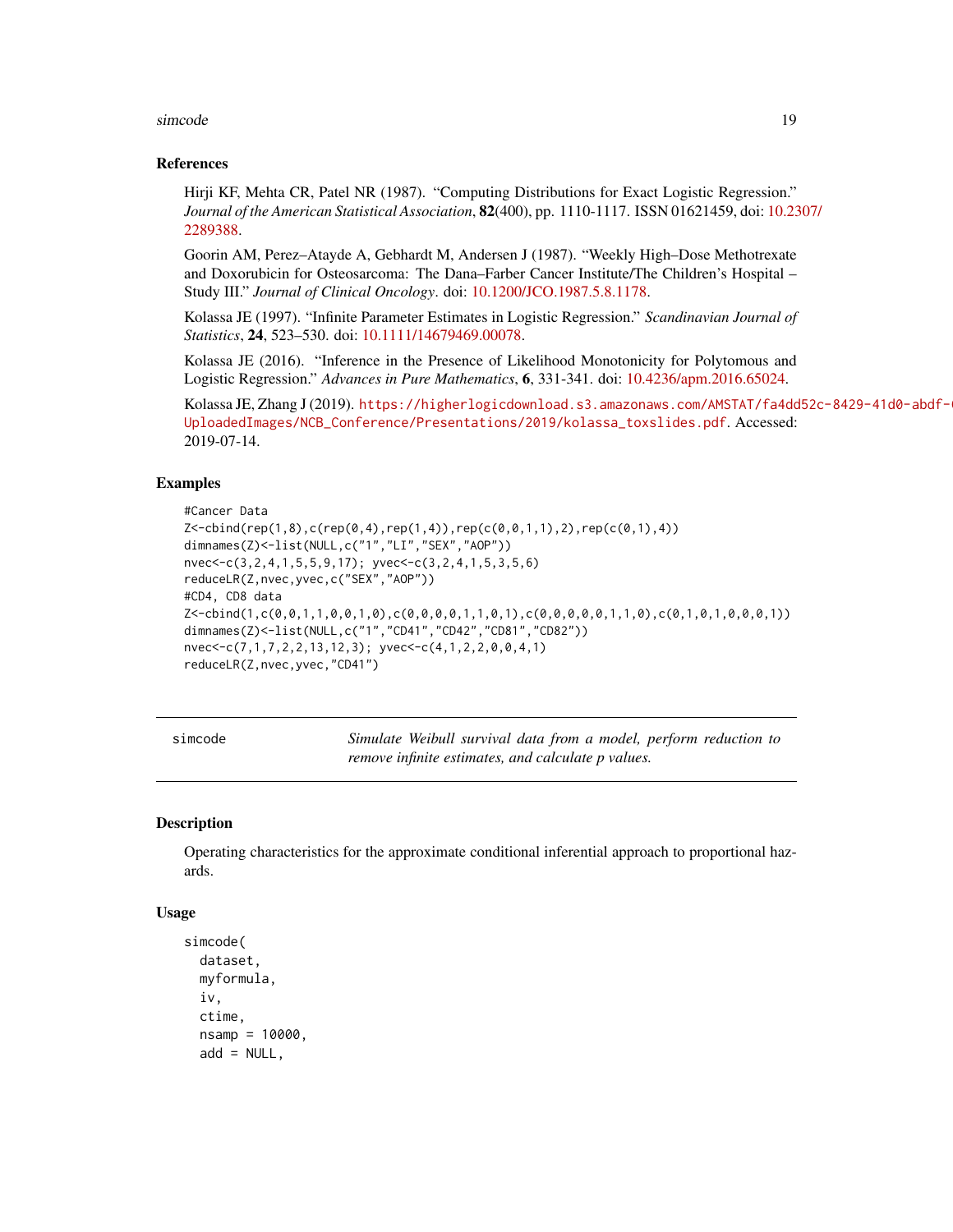20 simcode and the state of the state of the state of the state of the state of the state of the state of the state of the state of the state of the state of the state of the state of the state of the state of the state of

```
nobs = NA,
  half = FALSE,verbose = FALSE
\lambda
```
## Arguments

| dataset   | the data set to use                                                                                           |
|-----------|---------------------------------------------------------------------------------------------------------------|
| myformula | the formula for the Cox regression                                                                            |
| iv        | name of the variable of interest, as a character string                                                       |
| ctime     | fixed censoring time                                                                                          |
| nsamp     | number of samples.                                                                                            |
| add       | preliminary results, if any.                                                                                  |
| nobs      | number of observations in target models, if different from that of dataset.                                   |
| half      | logical flag triggering a less extreme simulation by dividing the Weibull regres-<br>sion parameters in half. |
| verbose   | logical flag triggering intermediate messaging.                                                               |

## Details

This function is intended to verify the operating characteristics of the approximate conditional inferential approach of Kolassa and Zhang (2019) to proportional hazards regression. A Weibull regression model, corresponding to the proportional hazards regression model, is fit to the data, and new data sets are simulated from this model. P-values are calculated for these new data sets, and their empirical distribution is compared to the theoretical uniform distribution.

#### Value

a list with components

- out matrix with columns corresponding to p-values.
- seed random seed
- bad unused.
- srreg parametric lifetime regression

## References

Kolassa JE, Zhang J (2019). [https://higherlogicdownload.s3.amazonaws.com/AMSTAT/fa4dd](https://higherlogicdownload.s3.amazonaws.com/AMSTAT/fa4dd52c-8429-41d0-abdf-0011047bfa19/UploadedImages/NCB_Conference/Presentations/2019/kolassa_toxslides.pdf)52c-8429-41d0-abdf-[UploadedImages/NCB\\_Conference/Presentations/2019/kolassa\\_toxslides.pdf](https://higherlogicdownload.s3.amazonaws.com/AMSTAT/fa4dd52c-8429-41d0-abdf-0011047bfa19/UploadedImages/NCB_Conference/Presentations/2019/kolassa_toxslides.pdf). Accessed: 2019-07-14.

#### Examples

data(breast)

breasttestp<-simcode(breast,Surv(TIME,CENS)~ T+ N+ G+ CD,"T",72,nsamp=100,verbose=TRUE)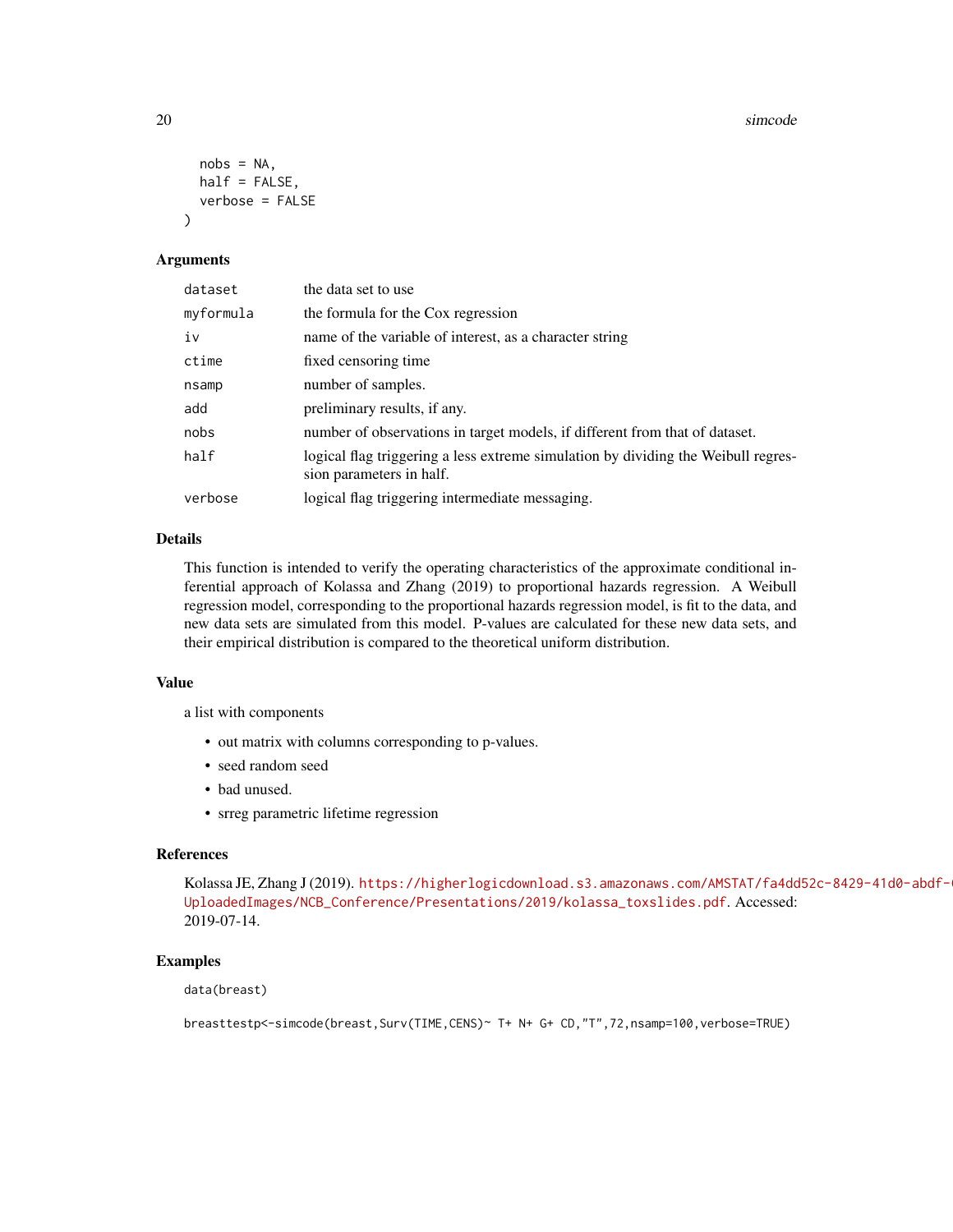<span id="page-20-0"></span>simultaneouscoverage *Calculate simultaneous coverage of pointwise confidence intervals.*

## Description

Simulate exponential event times with expecation 1. Simulate censoring times with expectation 2. Calculate confidence intervals and check simultaneous coverage.

## Usage

simultaneouscoverage(nsamp, nobs)

## Arguments

| nsamp | Number of Monte Carlo samples.     |
|-------|------------------------------------|
| nobs  | Number of observations per sample. |

## Value

Simultaneous coverage proportion.

## Examples

simultaneouscoverage(1000,20)

summarizefits *Summarize proportional hazards fits*

## Description

Summarize proportional hazards fits

#### Usage

```
summarizefits(
 repairedfit,
 penalizedout,
 penalizedoutsmaller,
  iv,
  verbose = TRUE
)
```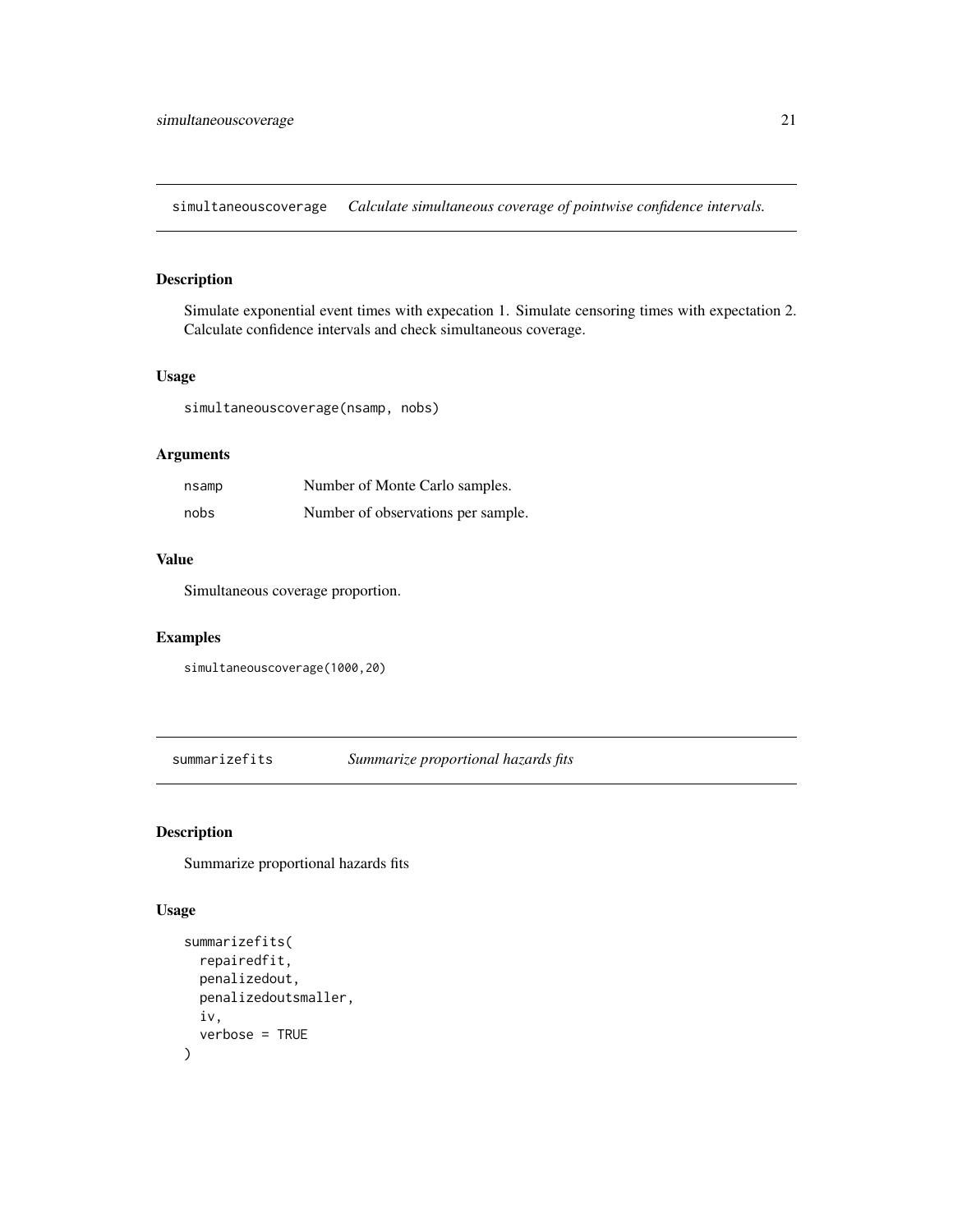## **Arguments**

| repairedfit         | coxph fit                                               |
|---------------------|---------------------------------------------------------|
| penalizedout        | coxphf fit                                              |
| penalizedoutsmaller |                                                         |
|                     | smaller coxphf fit                                      |
| iv                  | name of the variable of interest, as a character string |
| verbose             | logical flag triggering intermediate messaging.         |

#### Value

a vector with components

- Wald p-value from the Cox regression fit.
- partial likelihood ratio p-value from Cox regression fit.
- parameter estimate from the Cox regression fit.
- standard error from the Cox regression fit.
- Conditional Skovgaard standard error from the Cox regression fit.
- Signed root of the partial likelihood ratio statistic from Cox regression fit.
- partial likelihood ratio statistic p-value from coxphf
- Wald p-value from coxphf
- parameter estimate from coxphf
- standard error from coxphf
- number of parameters in reduced fit.

#### References

Kolassa JE, Zhang J (2019). [https://higherlogicdownload.s3.amazonaws.com/AMSTAT/fa4dd](https://higherlogicdownload.s3.amazonaws.com/AMSTAT/fa4dd52c-8429-41d0-abdf-0011047bfa19/UploadedImages/NCB_Conference/Presentations/2019/kolassa_toxslides.pdf)52c-8429-41d0-abdf-[UploadedImages/NCB\\_Conference/Presentations/2019/kolassa\\_toxslides.pdf](https://higherlogicdownload.s3.amazonaws.com/AMSTAT/fa4dd52c-8429-41d0-abdf-0011047bfa19/UploadedImages/NCB_Conference/Presentations/2019/kolassa_toxslides.pdf). Accessed: 2019-07-14.

| Summarize the results of simulations investigating operating condi-                                               |
|-------------------------------------------------------------------------------------------------------------------|
| tions for the data reduction method to avoid monotone likelihood.<br>Files are of form "hsxxx", for xxx numerals. |
|                                                                                                                   |

#### Description

Summarize the results of simulations investigating operating conditions for the data reduction method to avoid monotone likelihood. Files are of form "hsxxx", for xxx numerals.

## Usage

summarizetable()

<span id="page-21-0"></span>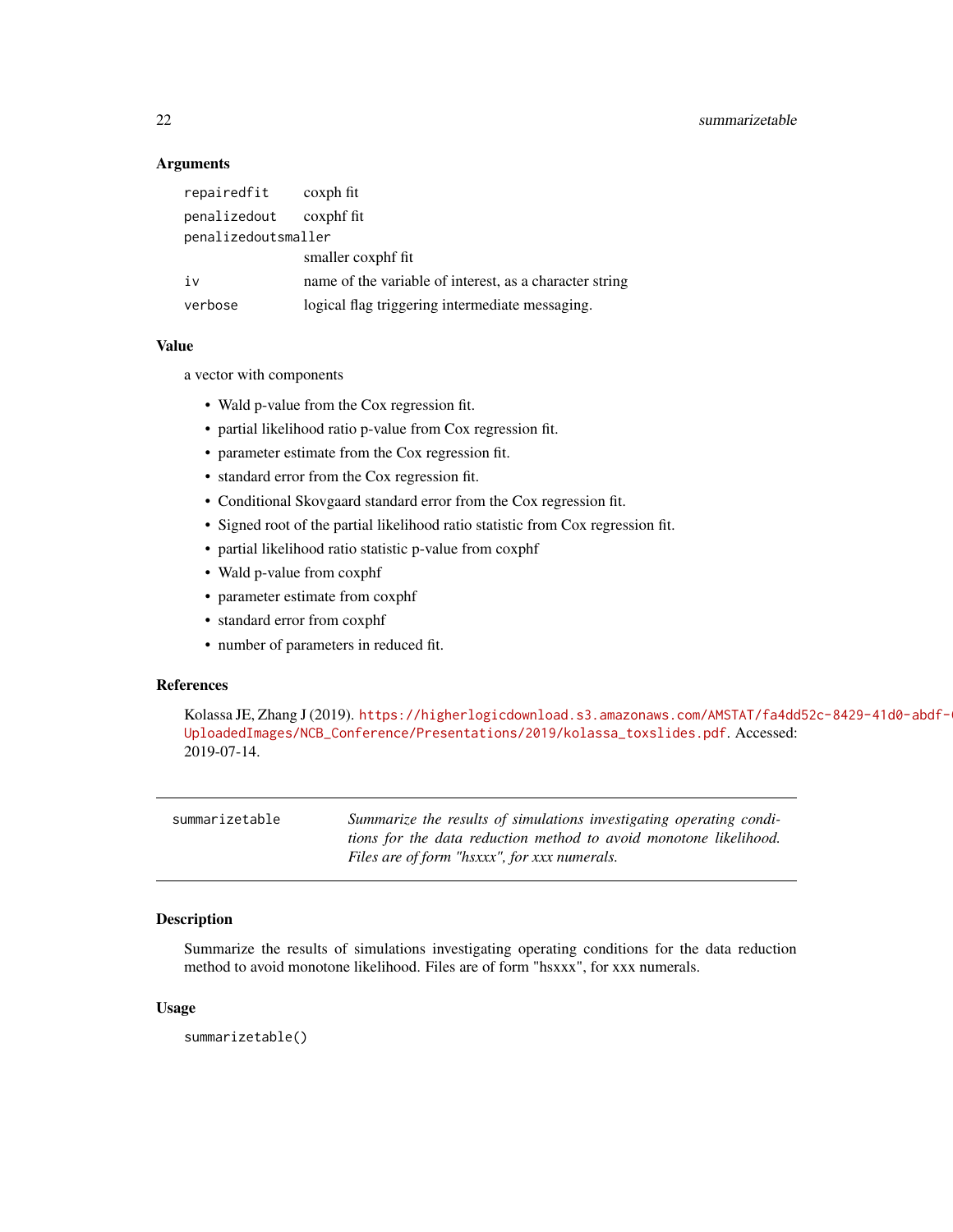<span id="page-22-0"></span>

#### Description

Test size of asymptotic Cox tests.

#### Usage

```
testcox(nsamp = 1000, nobs = 50, ncov = 5, randomcov = TRUE)
```
## Arguments

| randomcov | Indicator of whether to draw random covariates. |
|-----------|-------------------------------------------------|
| ncov      | Number of covariates                            |
| nobs      | Number of observations                          |
| nsamp     | Number of MC samples                            |

#### Value

level of two-sided test of nominal size 0.05.

| voter.ml | Subset of British elections data used in (Kolassa 2016). Data are from |
|----------|------------------------------------------------------------------------|
|          | (Sanders et al. $2007$ ).                                              |

## Description

Subset of British elections data used in (Kolassa 2016). Data are from (Sanders et al. 2007).

#### Usage

data(voter.ml)

#### References

Sanders DJ, Whiteley PF, Clarke HD, Stewart M, Winters K (2007). "The British Election Study." <https://www.britishelectionstudy.com>.

Kolassa JE (2016). "Inference in the Presence of Likelihood Monotonicity for Polytomous and Logistic Regression." *Advances in Pure Mathematics*, 6, 331-341. doi: [10.4236/apm.2016.65024.](https://doi.org/10.4236/apm.2016.65024)

## Examples

data(voter.ml)